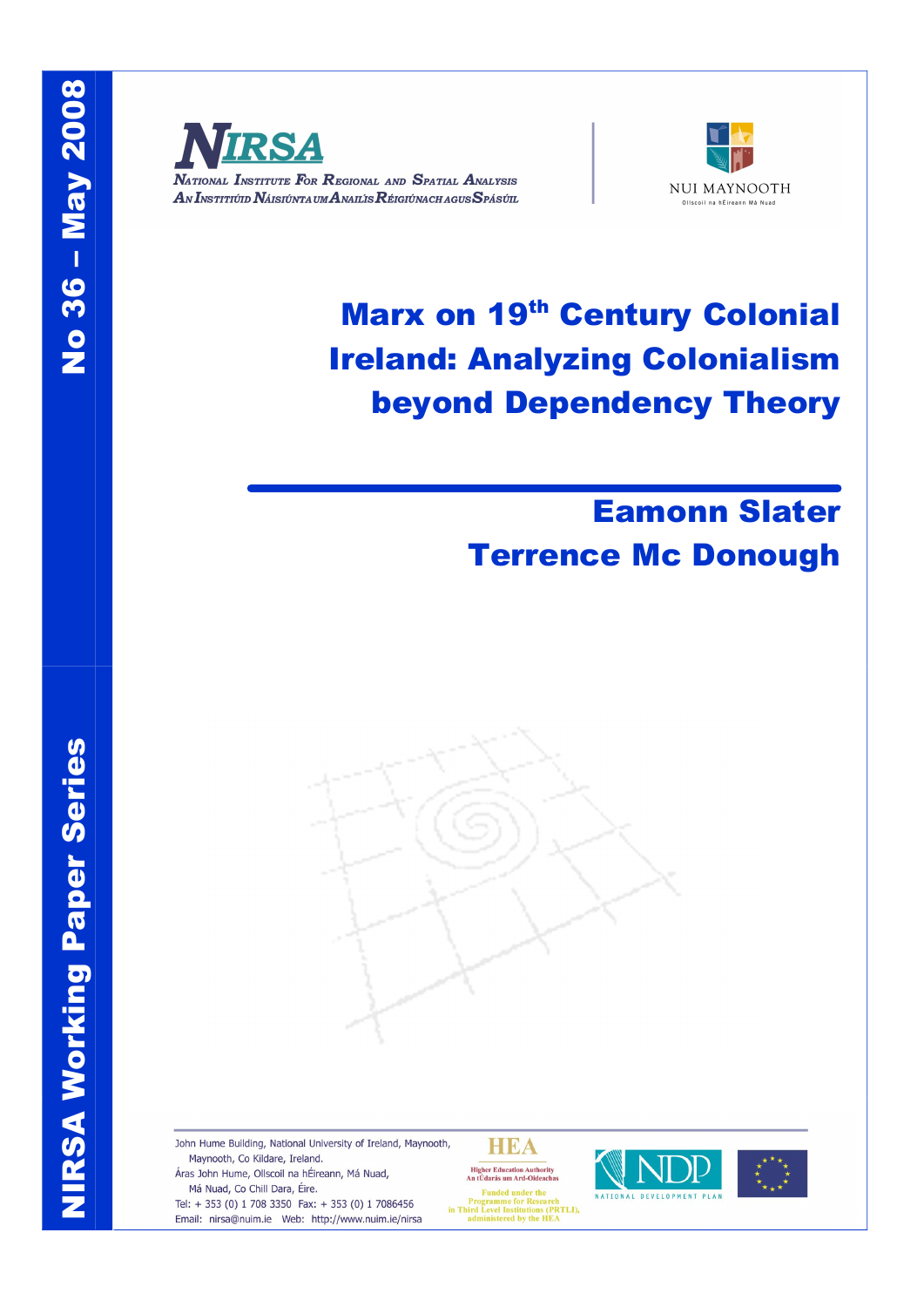#### **Abstract**

In this article, we explore the possibility that Marx had a far more complex understanding of the colonialization of Ireland than can be accounted for by Dependency theory. This insight is provided by an examination of Marx's 1867 Report of the Irish situation during the height of Fenian activity in Britain. We propose that Marx's crucial conceptualization in this theoretical work is to see colonialism as a regime, which originates at the political level within its various institutions and that the character of this regime changes over time. Accordingly, Marx systematically explores the evolution of the colonizing regime from the Plantations to the middle of the nineteenth century.

However, Marx also explicates how the process of colonialism moves out of the political level and subsequently penetrates into the other levels of social and economic activity that make up Irish civil society. These levels include the legal, the economic, the social and the ecological. Consequently, we attempt to articulate this penetration of the other institutions of the Irish social formation by the colonizing regime as a social process which subverts those institutional structures to the colonizing agenda. And in the concrete situation of Ireland, from the Plantations up to the 1860s this agenda meant buttressing a Feudal landlord caste, whose material conditions involved reproducing a Feudal mode of production. From this perspective, the Capitalist mode of production is neither the cause nor the consequence of the colonialization of Ireland by the British.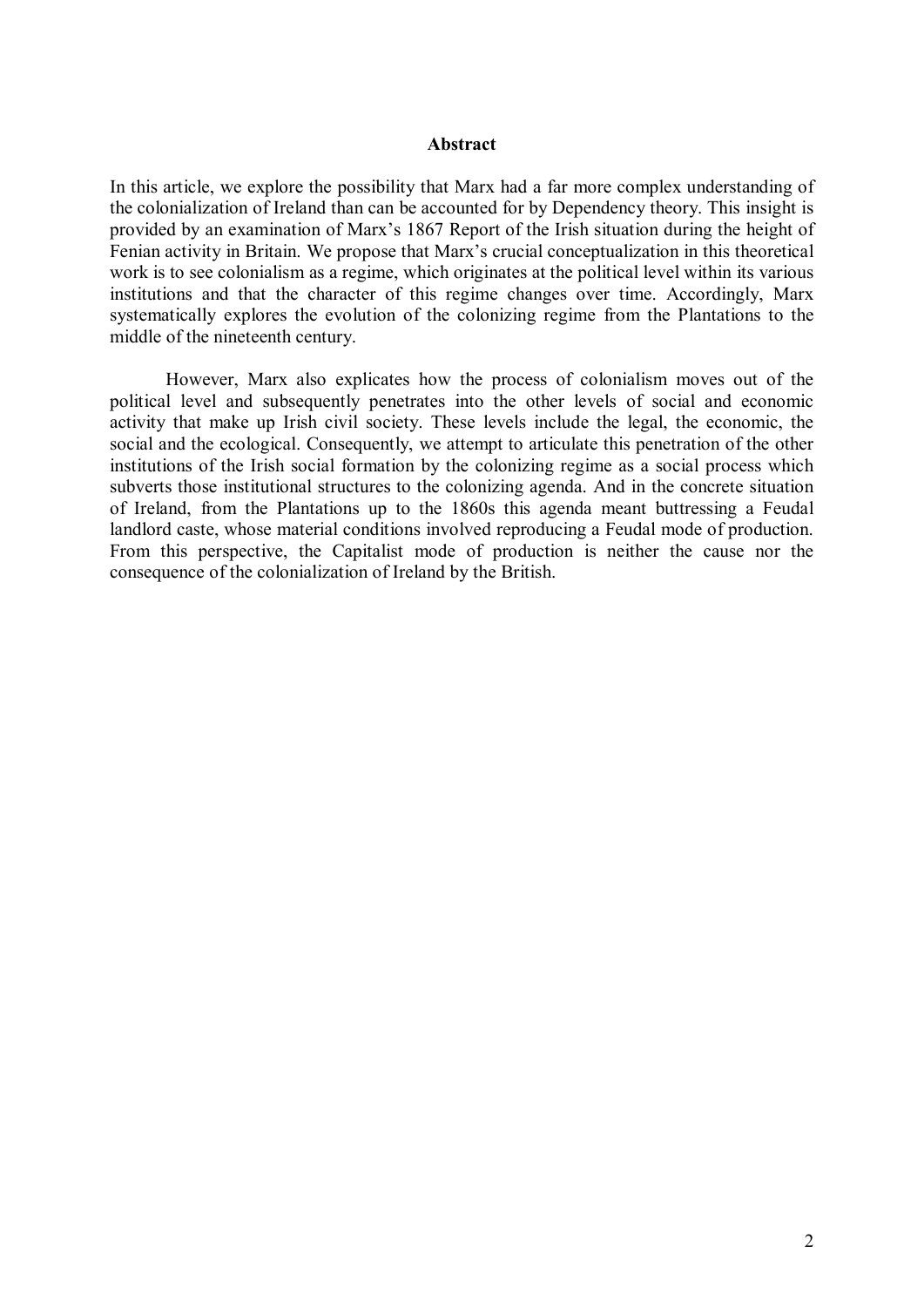# **Marx on 19 th Century Colonial Ireland: Analyzing Colonialism beyond Dependency theory.**

**Eamonn Slater (Department of Sociology and NIRSA, NUIM) and Terrence McDonough (Department of Economics, NUIGalway).**

#### **Section 1: Introduction**

The discussion of the relation between Ireland and colonialism has often revolved around the similarities and differences that exist between the Irish situation and other, more iconic, examples of colonised societies. This tendency has been partially encouraged by the prominence of the dependency approach within Marxian scholarship which locates the underdevelopment of colonial societies as due primarily to their integration into the capitalist world economic system. In this analysis all colonised societies share this integration into world capitalism and consequently share a common source of exploitation and disadvantage. This perspective has often located its source in Marx's writings on India and, crucially for our current concern, Ireland. In this article we wish to explore a different perspective on colonialism which we believe can be found in Marx's consideration of the Irish situation.

Our discussion will centre around the *Outline of a Report on the Irish Question to the Communist Educational Association of German Workers in London.<sup>1</sup>* While these are essentially notes, they constituted the basis of a report which took an hour and a half to deliver,<sup>2</sup> enough time to develop a sophisticated argument by today's academic standards.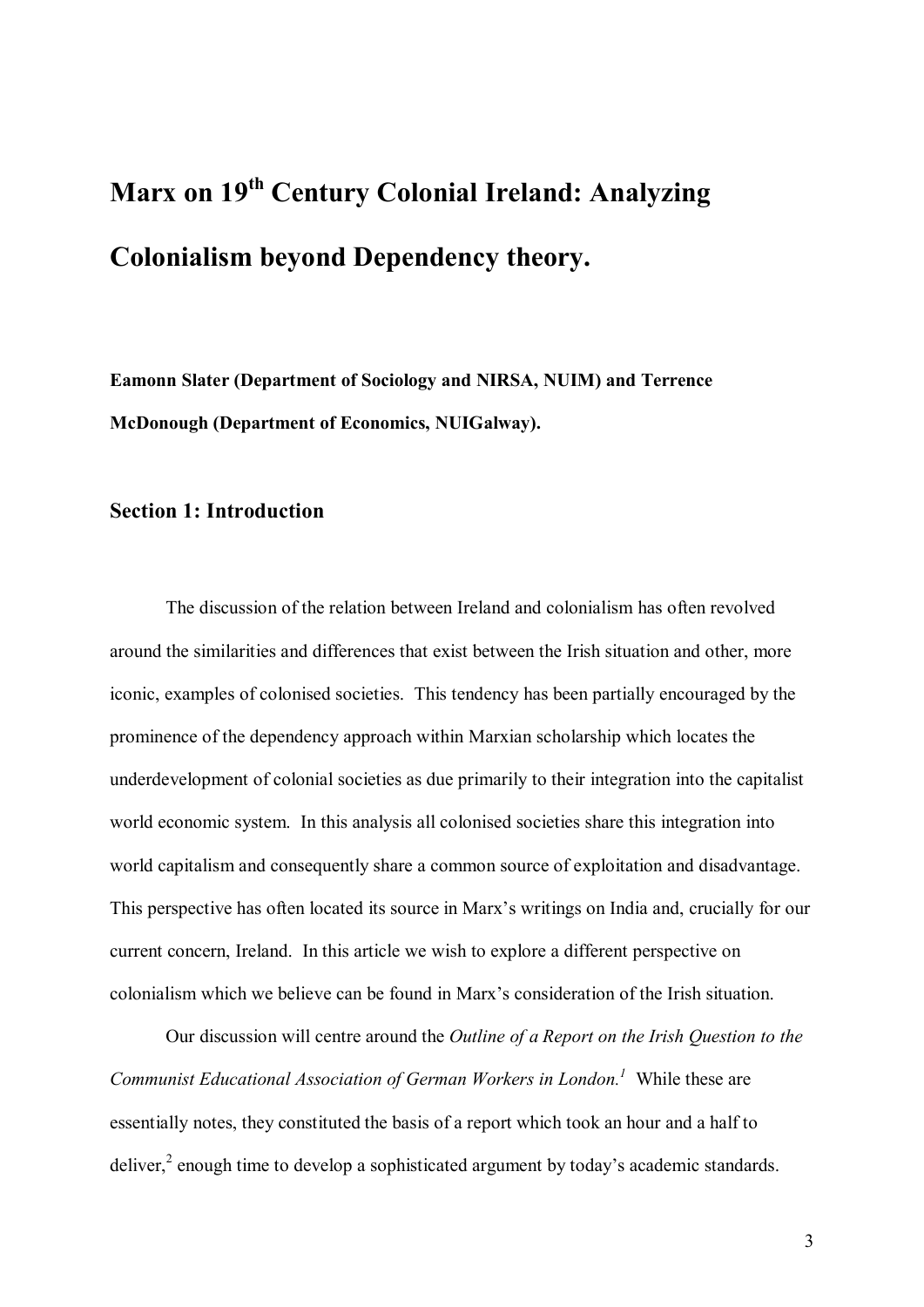We will argue that the Report contains a number of provocative and underdiscussed perspectives on the process of colonialism. The first is the evolution of the Irish colonial project through a succession of regimes which differ one from the other. Consequently, it would not be surprising to find colonial regimes differing substantially from one place to another. Secondly, Marx discusses in some detail the effect of colonialism on the character of Irish agriculture in the nineteenth century. Marx does not neglect the impact of deindustrialisation under imperial integration and the Report contains several widely cited observations in this regard. However, Marx goes beyond the identification of the absence of industrial development to discuss the specific local dynamics of what is there, the Irish agricultural economy. Finally, Marx introduces the idea that colonialism has an ecological dimension through the effective export of the Irish soil. Thus colonialism can violate the physical reproducibility of the colonized society as well as its economic, political, and social integrity.

#### **Section 2: What Baffles the English: 3**

In a letter to Engels, dated November 30, 1867, Marx observed a curious English misunderstanding of the colonial situation of Ireland:

'What the English do not know is that since 1846 the economic content and therefore also the political aim of English domination in Ireland have entered into an entirely new phase'. …. What can be more ridiculous than to confuse the barbarities of Elizabeth and Cromwell, who wanted to supplant the Irish with English colonists (in the Roman sense), with the present system, which wants to supplant them by sheep, pigs and oxen! ….*Clearing the estate of Ireland!* is now the one purpose of English rule in Ireland.<sup>4</sup>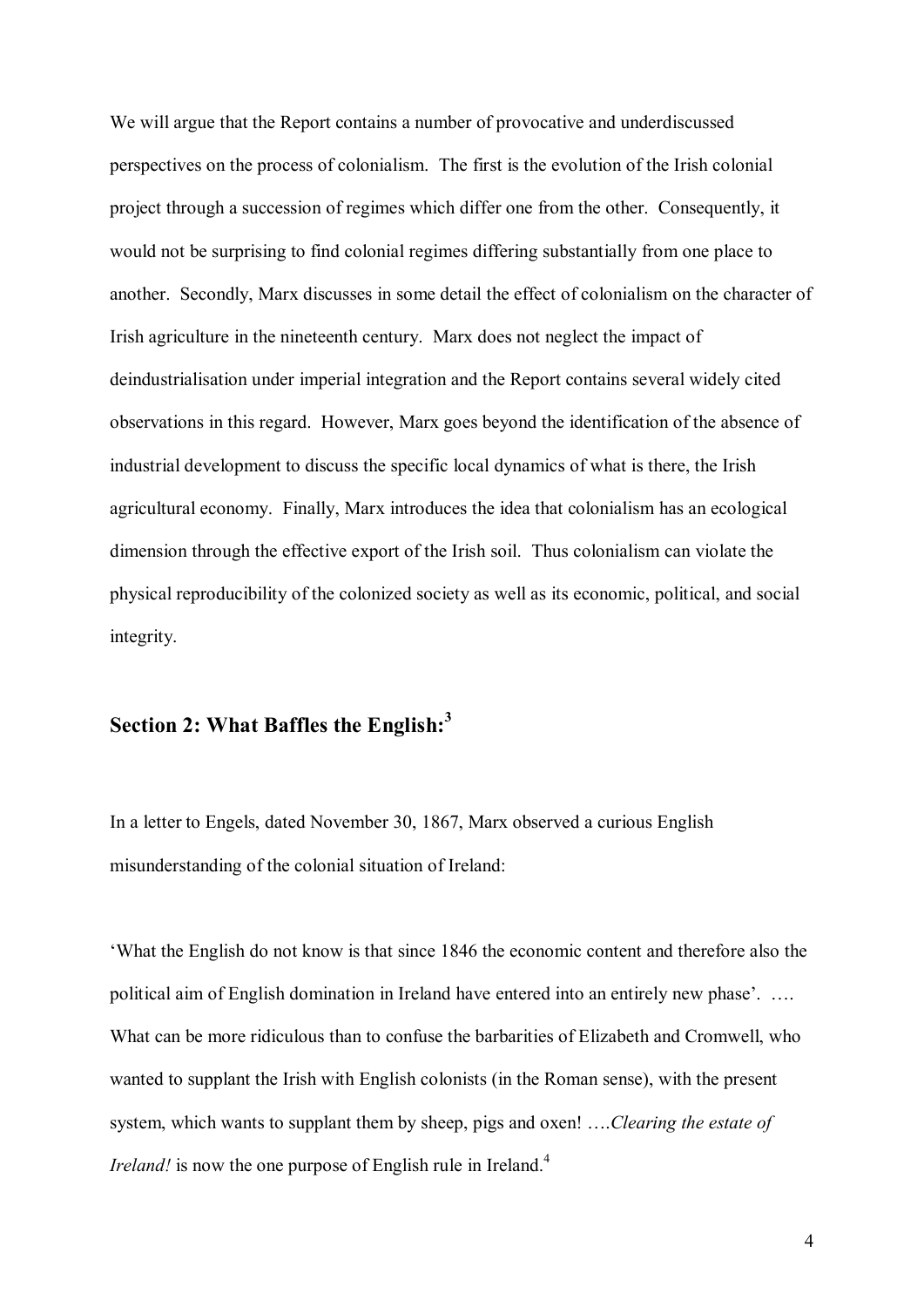It is remarkable that Marx suggests that the English did not know the precise nature of their colonising campaign in Ireland in the post-famine period. It cannot be because the English (we presume the Government) simply did not reside in Ireland. Rather it must have to do with the complex structure of the colonising process itself which hides its presence from empirical observation even by its protagonist. In developing this observation we may find ourselves in a position to be better able to elaborate Marx's understanding of colonialism.

At this stage we can observe from the above quotation that Marx conceptualised the colonial relationship between Britain and Ireland as operating not in a static fashion but as passing through 'phases' of development. In addition, the latest one, identified as '*Clearing the estate of Ireland'* dates from 1846*.* This particular phase is contrasted with an earlier phase of the colonial relationship in the historical periods of Elizabeth and Cromwell. Already we can observe that Marx is conceptualising the colonial relationship of England and Ireland as one which has definite historical roots but which is ongoing at the time of Marx's writing. Despite its ongoing character, however, this colonial process is capable of taking different forms or "phases" in different periods. Indeed these phases may be so distinctive that nothing could be "more ridiculous" than to confuse them.

Along the way Marx identifies another phase before the 1846 one of '*Clearing the estate of Ireland'* as occurring between 1801 and 1846, this one dominated by the presence of rack-renting and middlemen:

'The system of 1801-1846, with its rack-rents and middlemen, collapsed in 1846. The repeal of the Corn Laws, partly the result of or at any rate hastened by the Irish famine, deprived Ireland of its *monopoly* of English corn supply in normal times. Wool and meat became the slogan, hence the conversion of tillage to pasture. Hence from then onwards systematic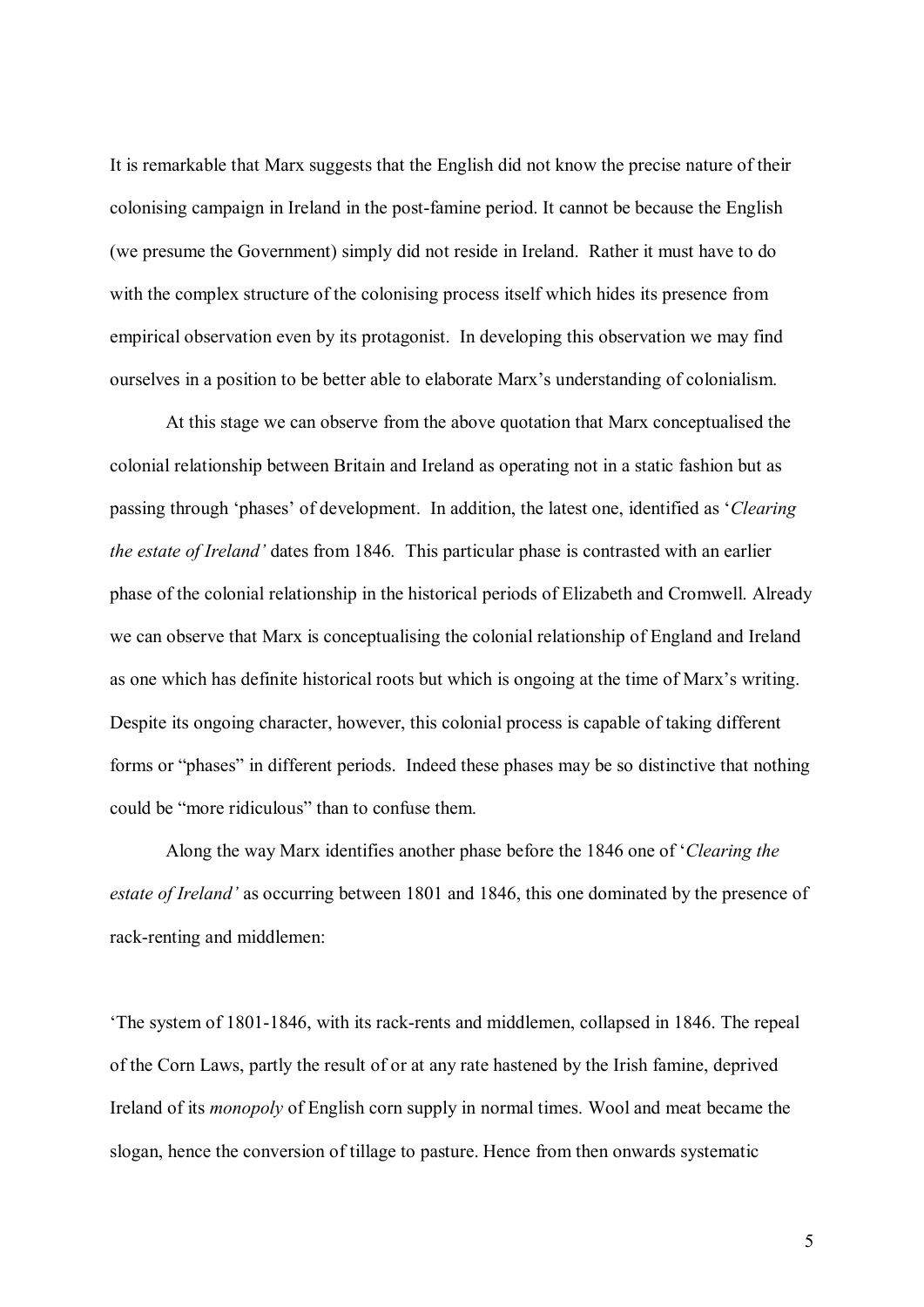consolidation of farms. The Encumbered Estates Act, which turned a mass of previously enriched middlemen into landlords, hastened the process'.<sup>5</sup>

In this passage Marx moves on to analyse the phase '*Clearing the estate of Ireland'* more concretely as a *systematic* process made up of a number of discrete historical events, parliamentary enactments and long run market trends and agricultural practices. While Marx identifies colonial domination as a primarily political process, in this passage, Marx emphasises the economic elements of the process. Crucially, while this process manifests itself in the aforementioned concrete entities and events, abstractly considered it is essentially a colonising process and one which is not immediately recognisable in its concrete phenomenal forms, especially, according to Marx by the English government. By contrast, it is certainly there for those that have to live in it - the Irish:

'*Clearing of the Estate of Ireland* is now the one purpose of English rule in Ireland. The *stupid* English government in London knows nothing of course itself of this immense change since 1846. But the Irish know it '.<sup>6</sup>

#### **Section 3: Ireland and 'Underdevelopment' in Marxism:**

It can be noted in the discussion above that Marx has no hesitation in considering the history of Ireland in colonial context. Subsequently, Marxism has been to the forefront in locating Ireland within colonial development literature. This tradition has its origin in the important place that Ireland holds, along with India, in Marx's thinking on colonialism. This subsequent Marxist tradition has generally concentrated on how colonialism can hinder the economic development of the colonised economy. In the Irish case, most have concentrated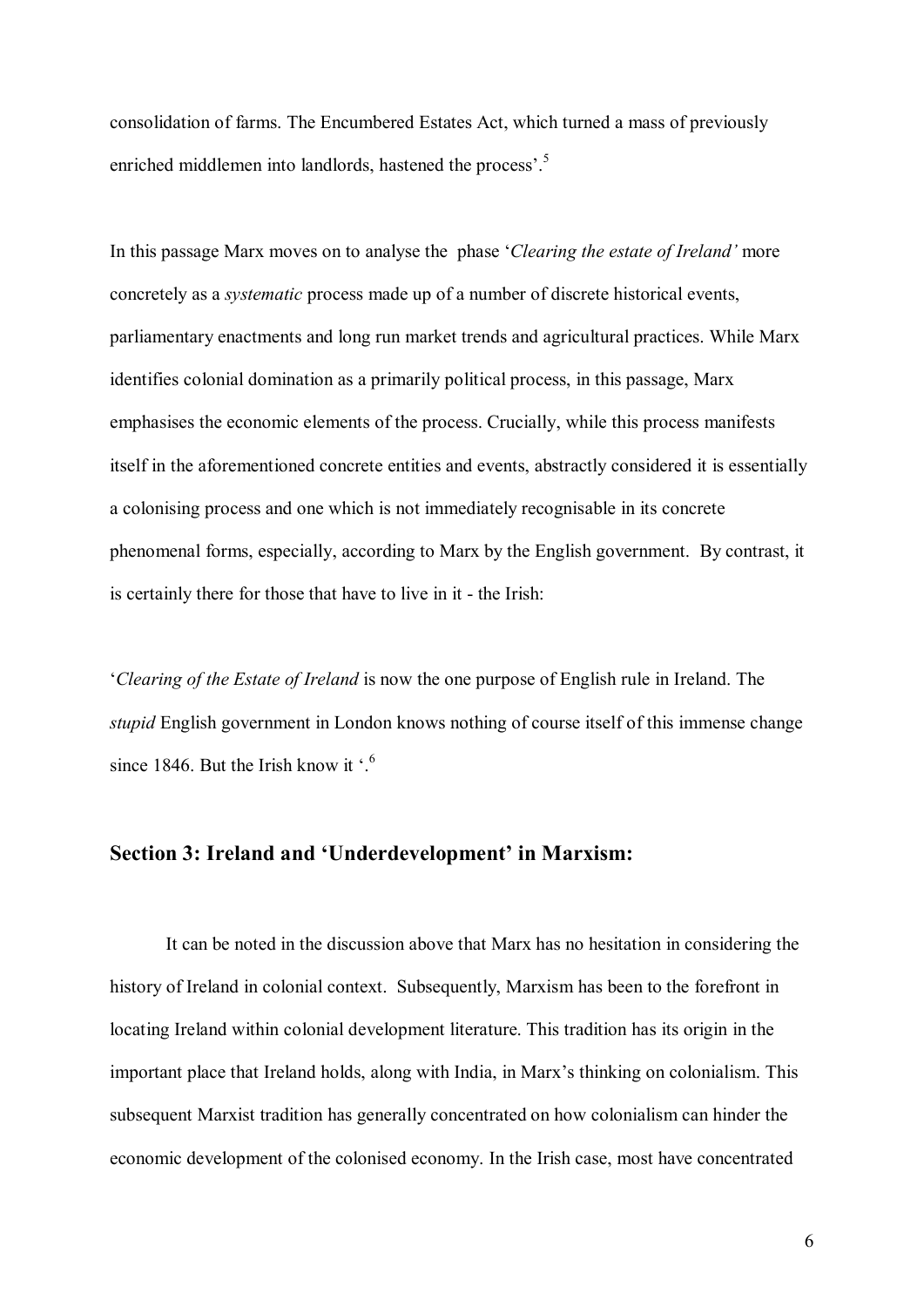on how Ireland was deindustrialised by Britain to create the essential condition for the 'development of underdevelopment'. This relationship of dependent development has become the most influential representation of the colonial relationship between Great Britain and Ireland. Kenzo Mohri has suggested that this colonial relationship is an early example of the 'dependent development'.<sup>7</sup>

Ivan Vujacic, interpreting Marx's view of colonialism, saw Ireland as the classical case of colonial domination having a detrimental effect on its economic development contrasted with the positive effect it had on India:

'In this sense, colonialism plays a progressive role up to the point when it destroys the pre capitalist mode of production and creates the conditions for overcoming underdevelopment (India), after which it becomes an obstacle to development of these countries (Ireland).<sup>8</sup>

Anthony Brewer is even more explicit in his interpretation of Marx's analysis of the colonial relationship between Britain and Ireland as centering on and primarily involving capitalist penetration:

'Marx argued that Ireland's poverty and misery compared with England's status as the leading capitalist centre, were not caused by any internal difference in the prior mode of production, but by external (English) oppression and exploitation. The expulsion of the peasantry and the creation of capitalist farms…., followed essentially the same course as in England, though it was carried out with even greater brutality.<sup>59</sup>

In Brewer's account Marx emphasises the capitalist nature of colonialism in creating conditions of underdevelopment and making the Irish economy dependent on the British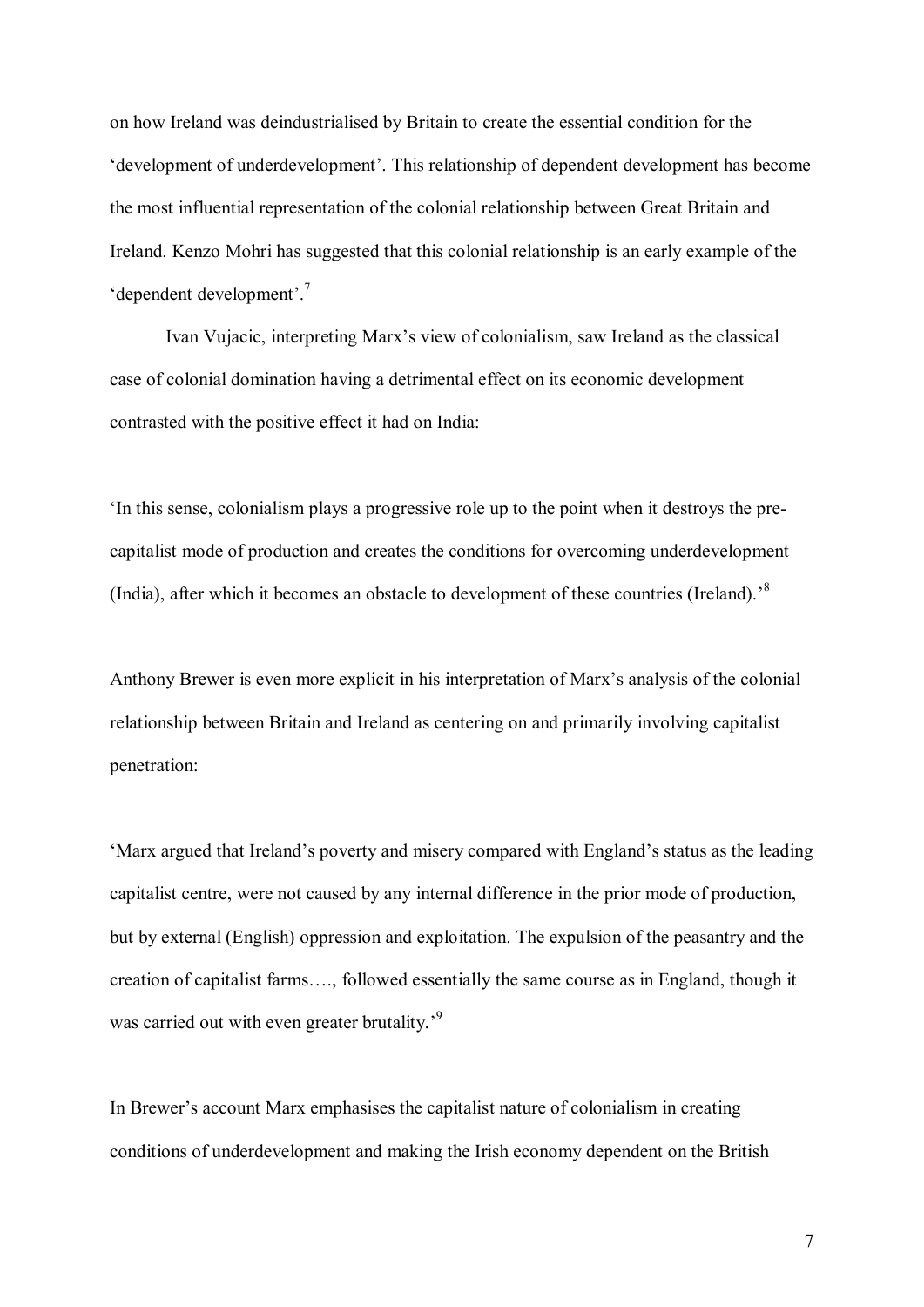economy. This interpretation of Marx on Ireland was one of the crucial sources which influenced the Dependency framework founded by Gunder Frank in the 1970s. This basic interpretation in relation to Ireland is fleshed out in the work of a number of writers in the Marxian tradition. Accounts of Irish history in these terms can be found in Munck<sup>10</sup> and Jacobsen.<sup>11</sup> The most sophisticated and the definitive account of the history of the development of underdevelopment in Ireland's history can be found in Denis O'Hearn's *The Atlantic Economy: Britain, the US and Ireland*.<sup>12</sup>

What is common to the array of differing interpretations of Marx's understanding of Ireland's colonial relationship with Britain is their tendency to emphasise one element of that relationship as the 'prime mover' of colonialism. The problem with this theoretical tendency is that other 'variables' -occurring in concrete situations and over differing historical periods tend to be either ignored as unconnected or to appear as mere consequences of the determining 'prime mover'. The consequence of this search for a single determining dynamic anchoring Marx's conceptualisation of the Irish situation is that this abstraction of determination within the colonial relationship must necessarily be taken out of context, Context here is used in a double sense of its meaning - both as the changing historical reality of Ireland over the long period of colonialism and as the textual context of Marx's own more theoretical approaches to the Irish Question.

#### **Section 4: The Context of Marx's 1867 Report:**

It has been contended that Marx never engaged in a systematic investigation of the Irish Question.<sup>13</sup> These assertions find evidence in the discrete nature of Marx's published observations on the Irish situation in newspapers, journals, Capital volumes 1 and 3, and in his letters to Engels and others over the years.<sup>14</sup> The scattered nature of these writings has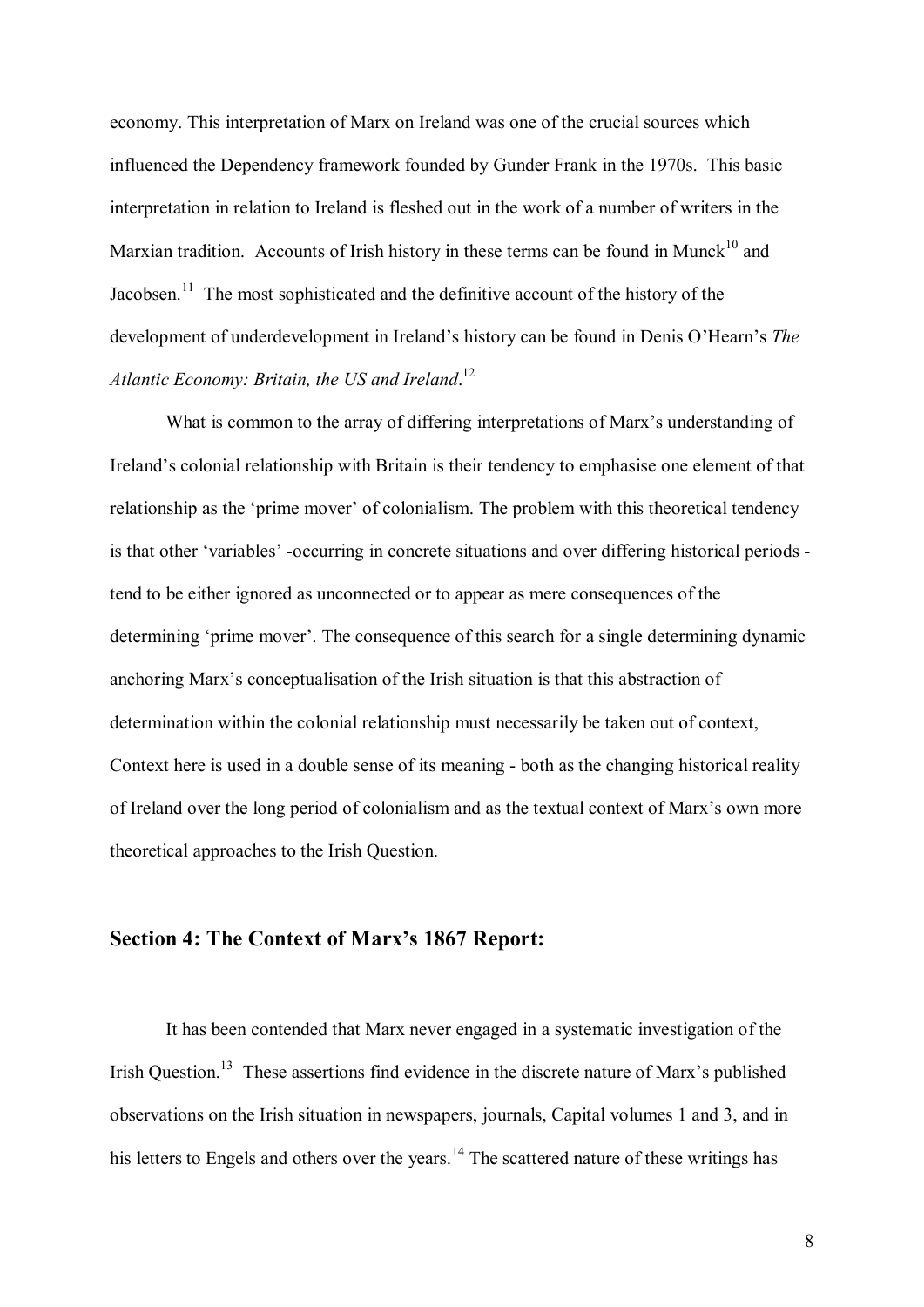created the impression that Marx's pronouncements on the Irish Question do not form a substantive theoretical position. However, on the  $16<sup>th</sup>$  of December 1867, Marx gave an hour and half talk to German immigrants in London on the Irish crisis. The report was occasioned by the emergence of Fenian activity on mainland Britain in the 1860s. To give this particular report, Marx had to write a long manuscript which ran to fourteen printed pages.<sup>15</sup> It is exclusively about Ireland and not primarily concerned to illustrate concrete instances of difference from the more capitalistic development of Britain (as for instance Marx uses them in the volumes of *Capital*). Although it was mostly written in note form, Marx, as we hope to demonstrate, was able to construct a theoretical framework which allowed him to provide a systematic analysis of the Irish Question.

Two other short pieces are relevant. Firstly, there is 'Notes from an Undelivered speech on Ireland,<sup>16</sup> which was to be given on 26 November 1867. but Marx decided against doing so. These Notes clearly form the basis for the later Report. Secondly, there exists an anonymous record of the December Report which summarises Marx's main points.<sup>17</sup> Both of these 'supplementary' pieces help us to get a better insight not only into what Marx gave particular emphasis to in his talk but also a deeper understanding of his theoretical framework. Our paper is an attempt to explicate this framework from the Report itself and its two published 'spin-offs'. We want to suggest that this particular intellectual endeavour on the part of Marx holds the key not only to his understanding of colonialism in the Irish context but also to providing a more complex theoretical framework for understanding colonialism in general.

#### **Section 5: Marx's 'Outline of Report on the Irish Question', 1867:**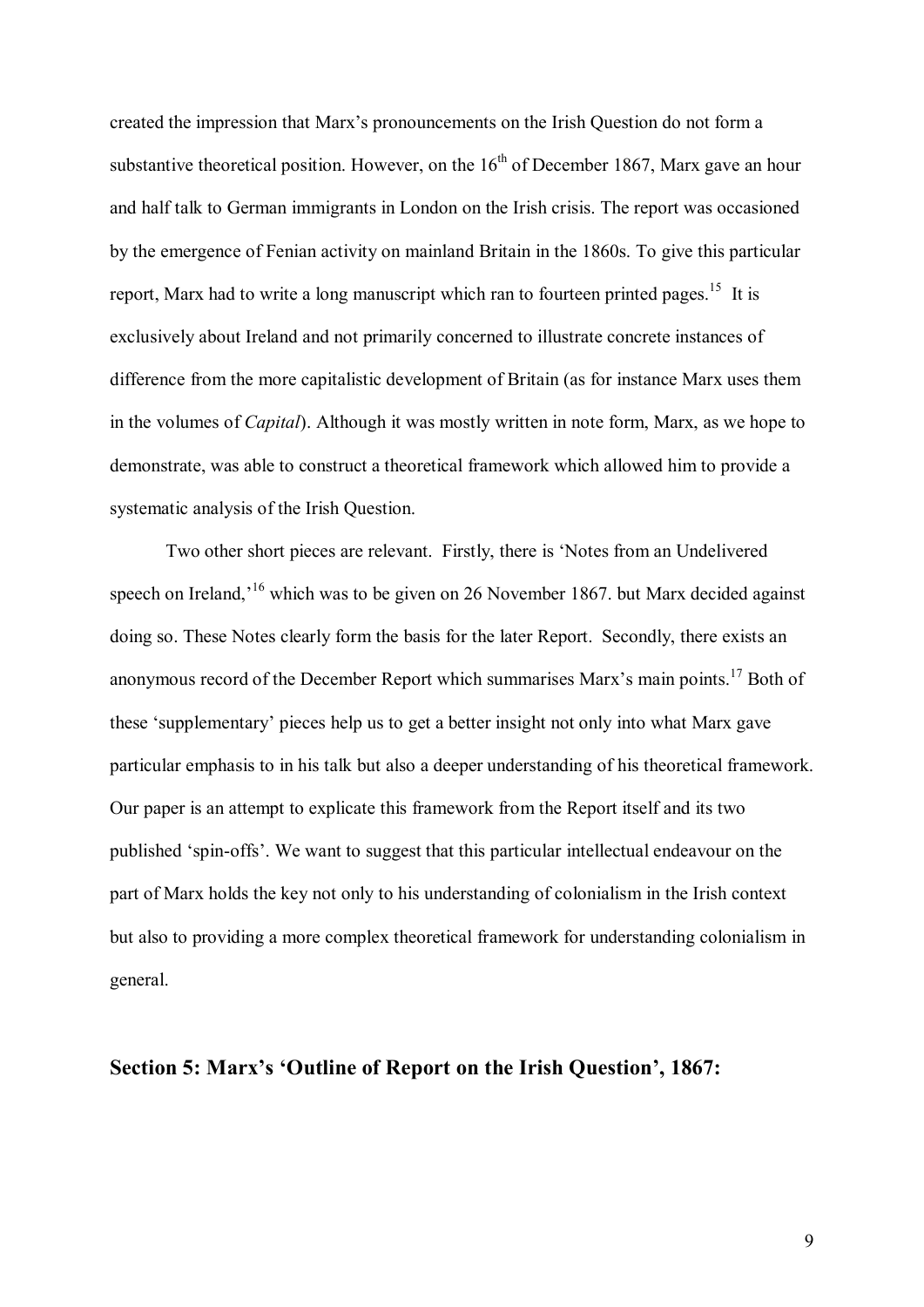The report was read before the Communist Educational Association of German workers in London on the 16 December 1867. In organising the presentation of the data for the talk, Marx divided the paper into sections with the following sub-headings:

- *a) The English in Ireland before the Protestant Reformation.*
- *b) Protestant Epoch. Elizabeth. James 1. Charles 1. Cromwell. Colonisation Plan (16 th and 17 th centuries).*
- *c) Restoration of the Stuarts. William 111. Second Irish Revolt, and the Capitulation on Terms.*
- *d) Ireland Defrauded and Humbled to the Dust. 1692 July 4, 1776.*
- *e) 17761801. Time of Transition.*
- *f*) **1801-1846.** *'The Rack-renting-System'.*
- *g) The Period of the last 20 years (from 1846). Clearing the Estate of Ireland.*

These sub-headings give us an important insight into how Marx developed his thinking. From these headings, Marx obviously uses a chronological approach in identifying watersheds in the colonial relationship between Ireland and Britain. However, what is crucial is what Marx is attempting to account for as the relationship moves through these historical watersheds - the colonial regime:

'Here what baffles the English: they find the present *regime* mild compared with England's former oppression of Ireland. So why this most determined and irreconcilable form of opposition now? What I want to show [….] is that the *regime* since 1846, though less barbarian in form, is in effect [as] destructive  $[...]$ <sup>2</sup>. (our emphasis)<sup>18</sup>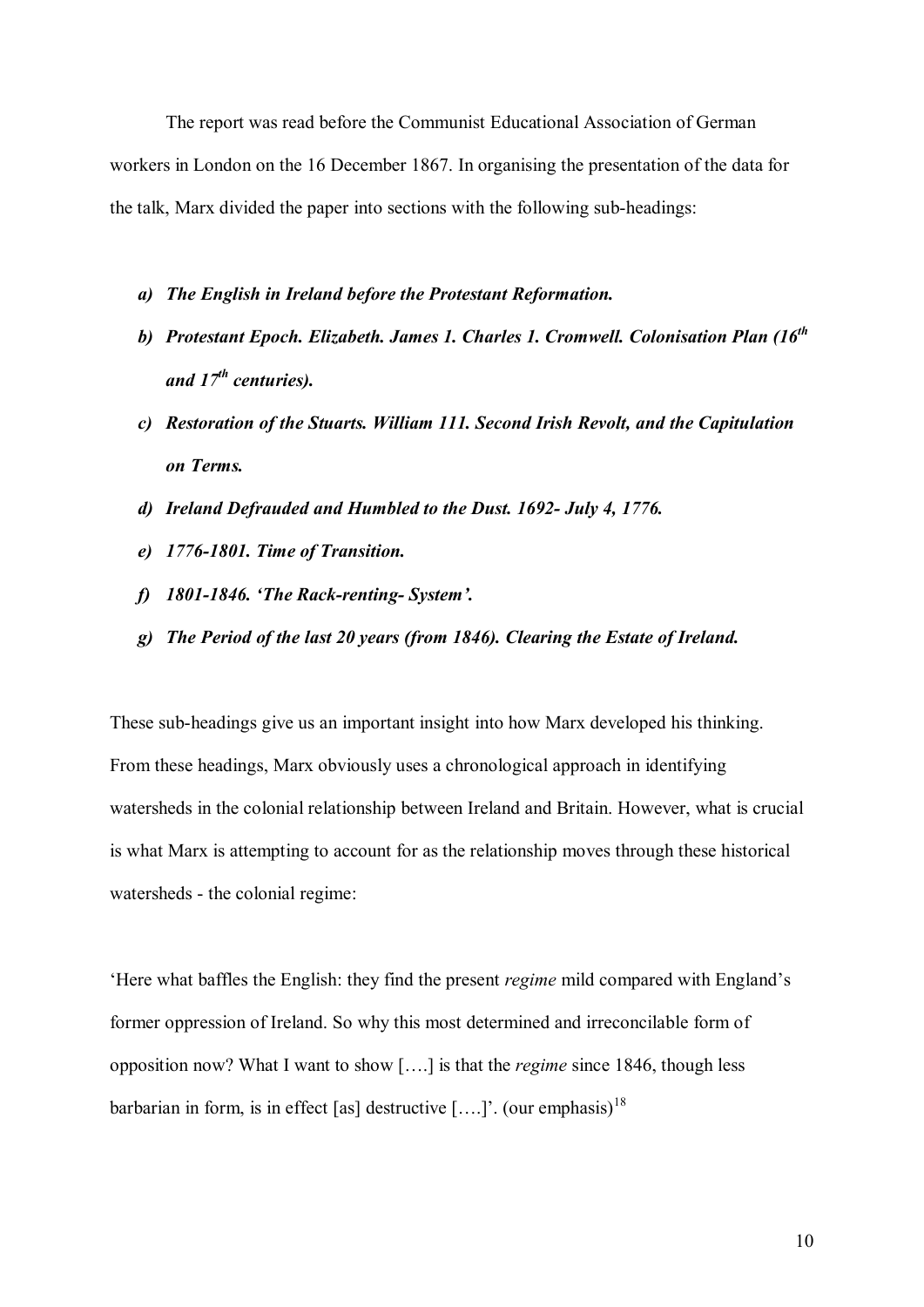From this observation near the beginning of the Report, we can see that Marx deepens the concept of colonialism with the idea of the regime. Marx uses this concept of regime as the initial theoretical tool to examine not only the colonial relationship between Britain and Ireland but crucially how that relationship changed over time as it passed through its various historical watersheds.

Although the colonial regime is located at the political level, Marx also attempts to understand how this particular political regime impacted on Irish civil society:

'Hence, I shall give only a few (facts), firstly, to clarify the difference between the present and the past (regimes, ES, TMcD) and, secondly, to bring out a few points about the character of those who are now called the Irish people'.<sup>19</sup>

Marx's discussion of 'the character of ….the Irish people' is very much determined by the particular stage (or phase) in the development of the colonising process. For example, in the initial stage, the original English colonists married into the native Irish population at all levels of society, but especially at the top where the Anglo-Normans married into the Irish noble families to such an extent that in the next wave/phase of colonising with its particular protestant badge of conquest, the 'Catholic Anglo-Irish fought the English alongside the natives.<sup>20</sup> In the eighteenth century, the Penal Laws attempted the 'Anglicanisation' of proprietary title, though the actual consequence was the opposite of the intended aim the 'Catholicisation' of the Irish people:

'Experiment to coerce the mass of the Irish nation into the Anglican religion. Catholics deprived of vote for membership of Parliament. This Penal Code intensified the hold of the Catholic Priesthood upon the Irish people.<sup>21</sup>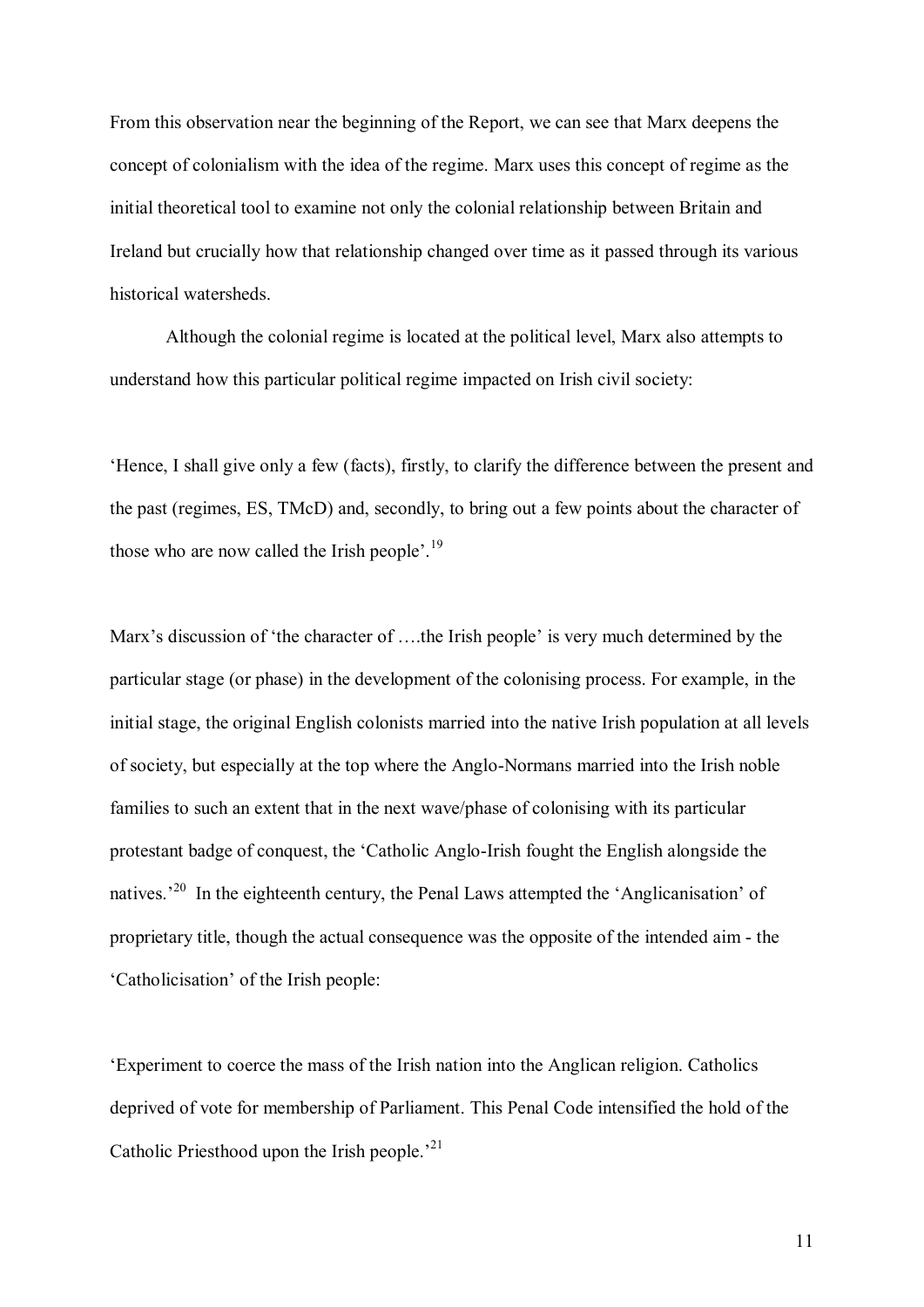Marx pauses to summarise the 'result of English terrorism':

'English incomers absorbed into the Irish people and Catholicised. The towns founded by the English Irish.

No English colony (except Ulster Scotch) but English landowners.'<sup>22</sup>

According to Marx, the strategies mentioned above and others (to be discussed later) created across the long lifespan of the colonial process in Ireland were developed within the political regime but they impacted on all aspects of Irish civil life. Colonialism as a social form penetrated many institutions and structures of everyday life, including political representation, the legal code between the landlord and tenant, the economy, the population structure, emigration, the ecology of agricultural production and the physical and mental health of the native population. Therefore, although colonialism comes into being at the political level, it permeates through all the other levels of the Irish social formation and takes on specific forms appropriate to these levels. We begin like Marx at the political level.

#### **Section 6: Deindustrialisation and Conflict within the Colonising Regime:**

In of our brief review of the historiography of Marx's ideas on the Irish colonial question, we discovered a trend of reducing the dynamics of the colonial relationship to the working out of an 'essential' prime mover. This tendency to abstract a reified essential structure from a complex moving process very much determines the character of the lessons which have been gleaned from Marx's Report of 1867. This tendency to abstract a single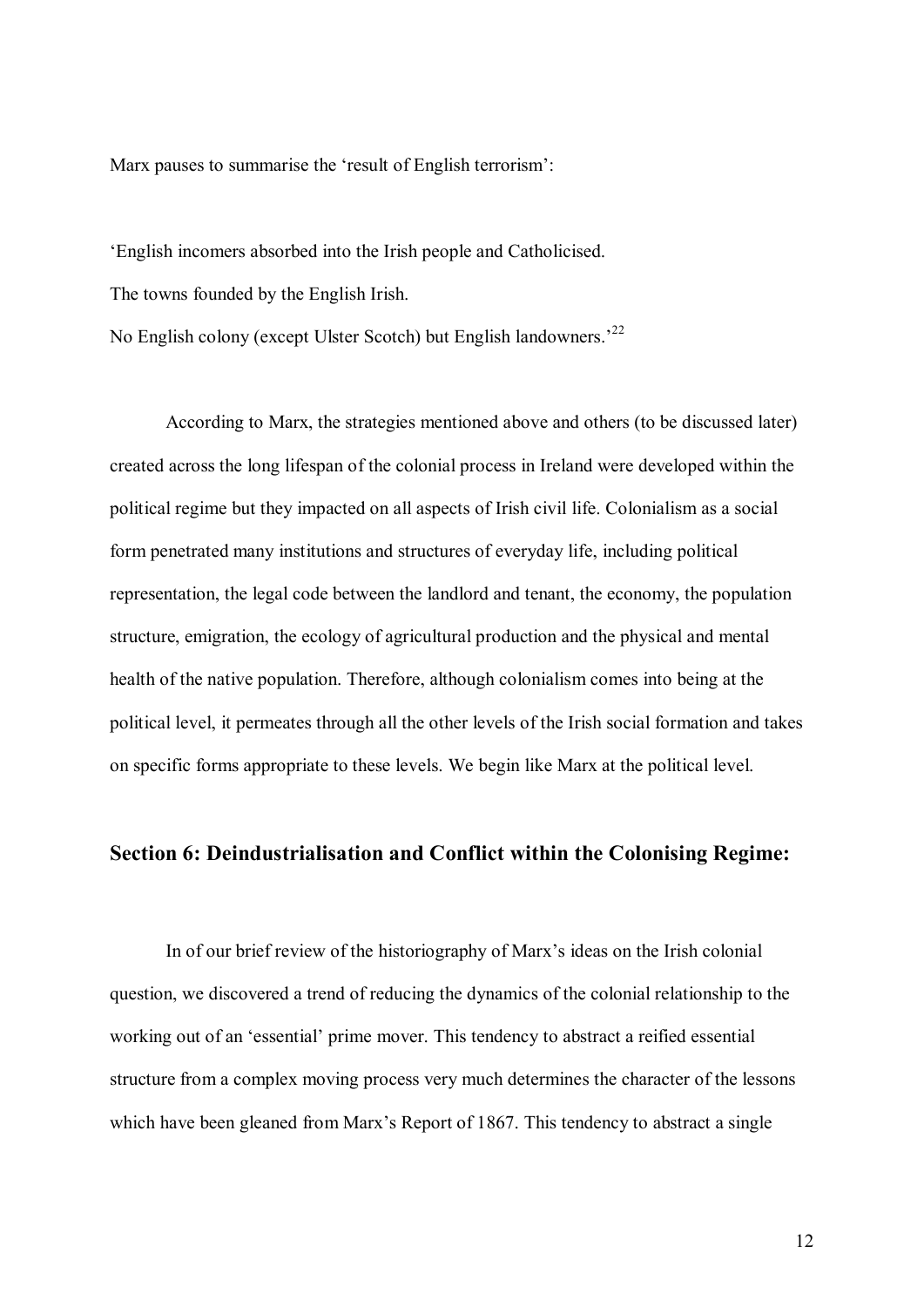fundamental dynamic has found inspiration in two dramatic statements concerning deindustrialisation. These are:

'She (England) struck down the manufactures of Ireland, depopulated her cities and threw the people back upon the land'. $^{23}$ 

#### And:

'Every time Ireland was about to develop industrially, she was crushed and converted into a purely agricultural land.<sup>24</sup>

On the superficial level and without context these passages are open to the misinterpretation that the relationship is a geographic one between countries or competing regions with England holding the upper hand. However, this spatialised determination can be challenged by putting these quotations back into the original context of the Report. In recontextualising these quotations, we can discover what Marx meant by 'She (England)'. The first quotation comes from section d of the Report, which Marx entitled: 'Ireland Defrauded and Humbled to the Dust: 1692 – July 4, 1776'**.** In this section Marx discussed the effect of British mercantile policies on Ireland:

'In 1698, *the Anglo-Irish Parliament* (like obedient colonists) passed, on the command of the mother country, *a prohibitory tax on Irish woolen goods export* to foreign countries. In the same year, the English Parliament laid a *heavy tax* on the import of home manufactures in England and Wales and *absolutely prohibited their export to other countries*. She (England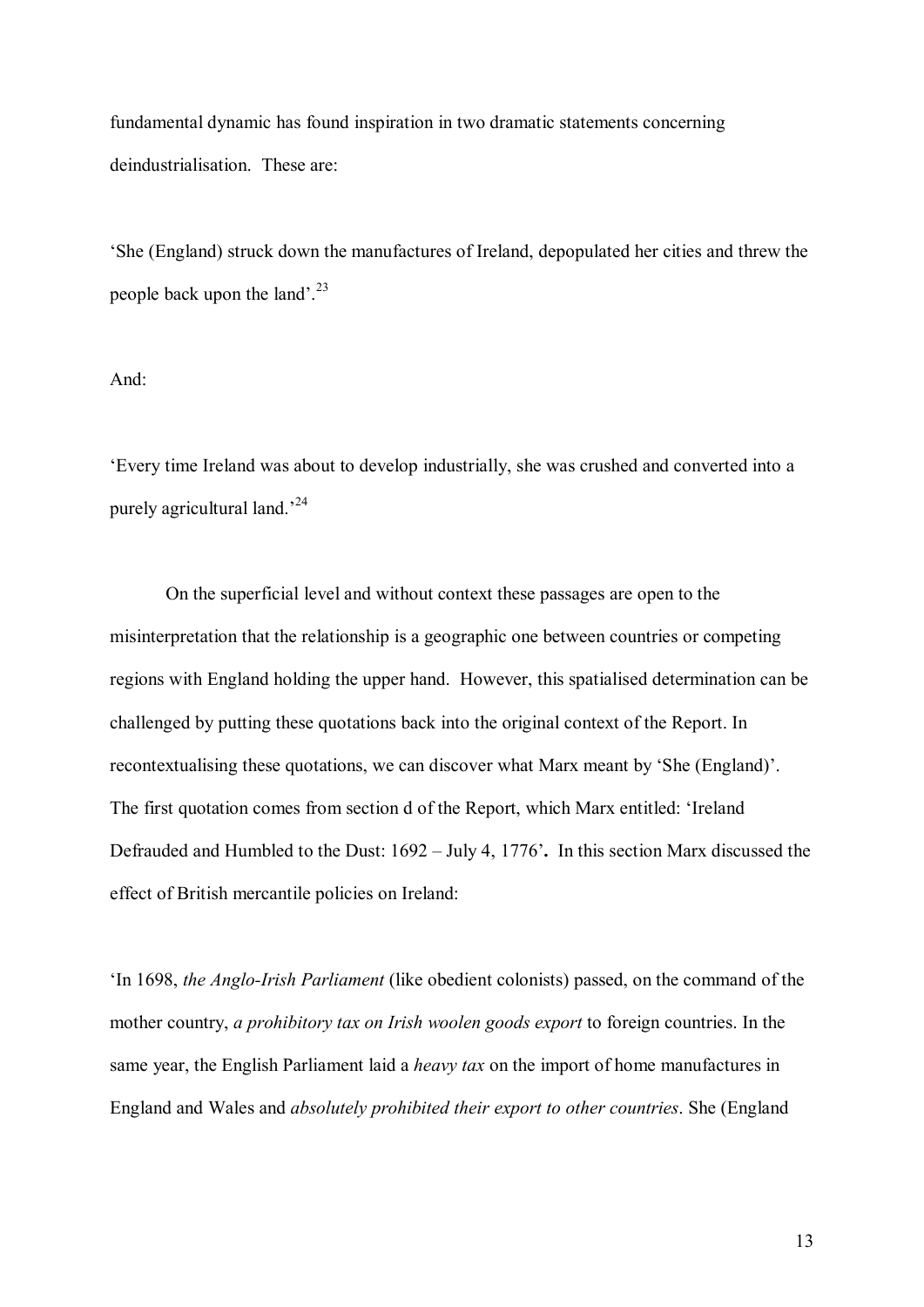ES, TMcD) struck down the manufactures of Ireland, depopulated her cities and threw the people back upon the land.' 25

Accordingly, the spatialised entity of 'England' becomes politically concretised in the institution of the English Parliament and can therefore be theoretically identified as a political part of the colonising regime. However, it should be pointed out that in the same quotation the English Parliament was not the only institution operating in the colonising regime in this particular historical period. Marx also located the presence of the Anglo-Irish Parliament in Dublin as another institution of the colonising regime. In this phase of development, these two distinct institutions formed part of the colonising regime and according to Marx were able to work in unison with each other in dominating the economy of Ireland. However, this consensus of approach became undone when conflict broke out between them, as the following from the same section d testifies**:**

'*1698; Molyneaux pamphlet* for the independence for the Irish Parliament (i.e. the *English Colony in Ireland*) against the English. *Thus began the struggle of the Anglo-Irish colony and the English nation*.' 26

Thus factions of the colonising regime can potentially struggle with one another. This insight has an important implication for our understanding of power relationships within the regime and between the regime and civil society. The power of the colonising regime is not absolute. This power is not only shared between the institutions of the regime but also power relationships can be challenged from within - within the regime itself by competing institutional factions. Consequently, the strategies imposed on the Irish civil society were a not necessary result of a consensus approach between the institutions of the regime. In reality,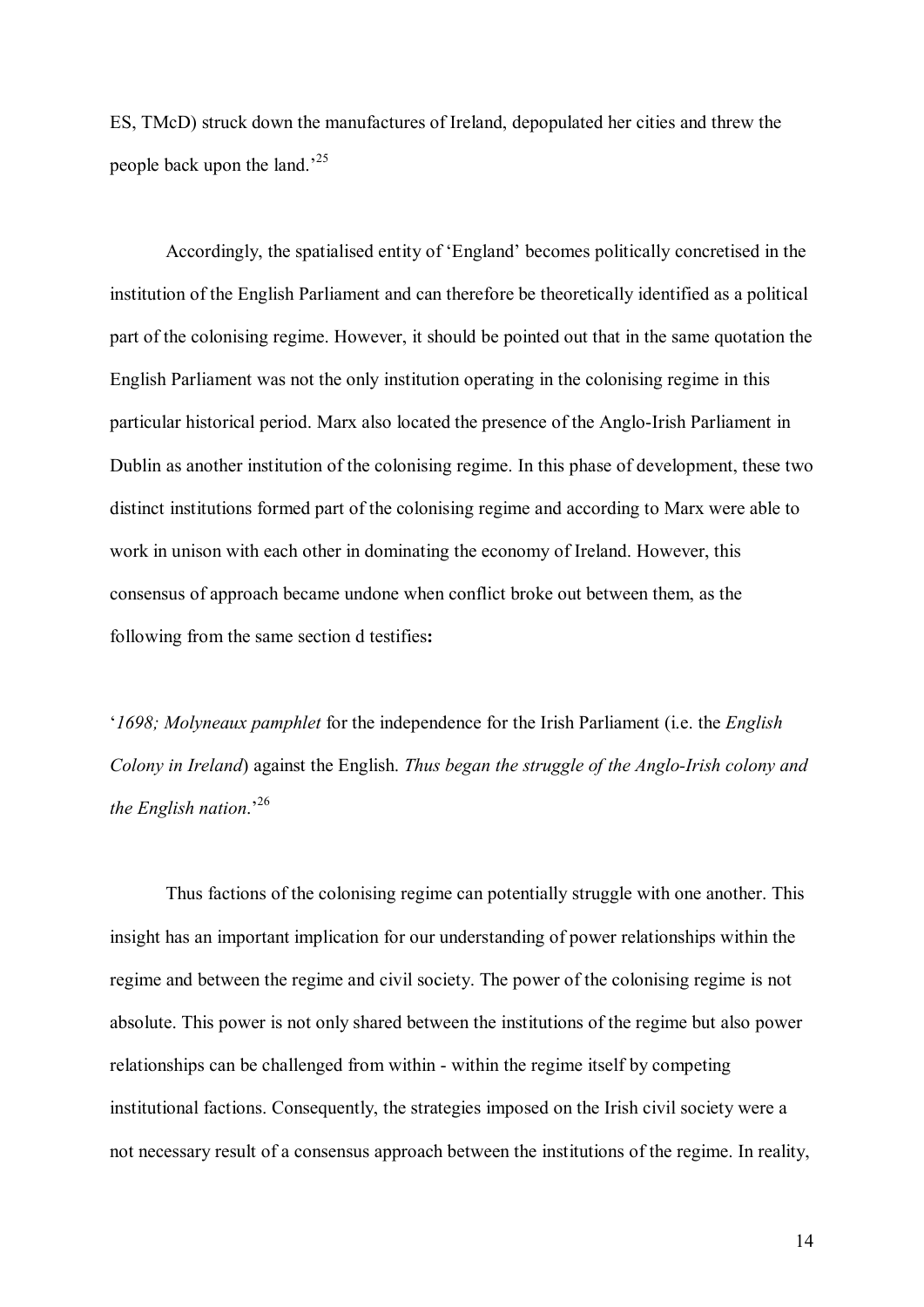the relationship between the colonising institutions of the political regime were often conflictual, full of tension and contradictory strategic orientations. Colonialism within this Marxist framework cannot be a unidirectional power relationship played out between a centre (political) dominating a periphery (economic or civil society or both). In actual fact, complex internal power struggles can emerge within the colonising regime itself as well as between the colonising state institutions that make up that regime and the civil society they are attempting to dominate.

The second quotation on deindustrialisation comes from section e of the Report, '17761801. Time of Transition'. In this historical period, in quite stark contrast to the mercantilist interventionism of the previous period, the demise of Irish industry is due to the introduction of free trade between the two economies. This situation came about with the Act of Union in 1801, which Marx saw as the culmination of the factional struggle between the two parliaments:

'*Anglo-Irish House of Commons voted for the Act of Union passed in 1800.* By the Legislature and Customs Union of Britain and Ireland *closed the struggle between the Anglo-Irish and the English*. The colony itself protested against the illegal Act of Union.<sup>27</sup>

Therefore, the specific determining factor, as suggested by Marx, in the deindustrialisation of Ireland in the nineteenth century was not due to economic conditions (either internal or external) but due to a watershed reached within a long running struggle between separate parliamentary institutions within the regime where one institution was able to use its power to close down the other. Therefore, although the consequences of this political struggle were economic, the actual immediate determining factor must be located at the political level. As a consequence, the analytical focus on a 'prime mover' of the industrial self-interest of the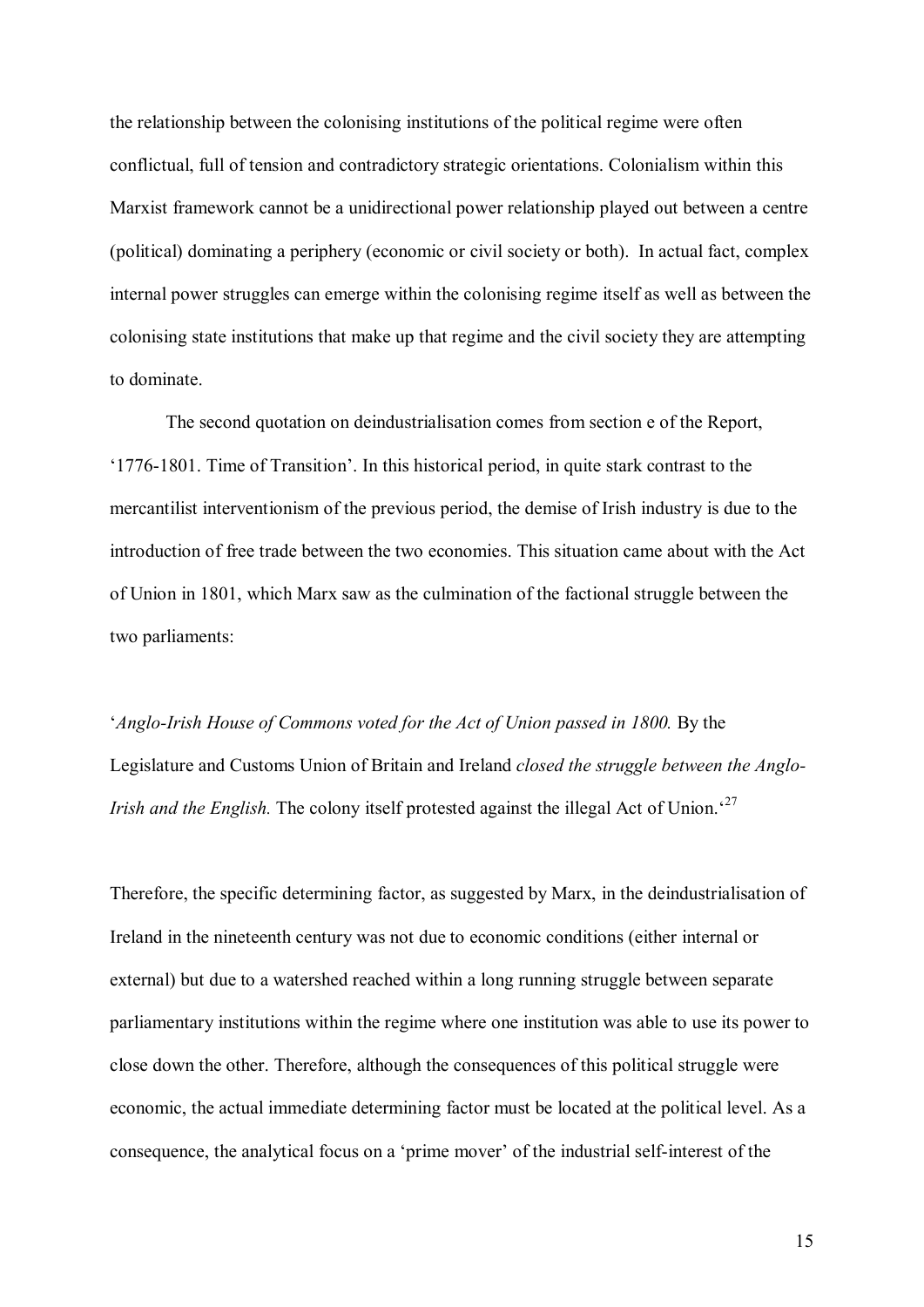metropolitan economy is not appropriate in understanding the complex changing relationships between the colonising institutions within the political level and their relationships with the Irish economy and civil society in general. The 'prime mover' approach must therefore be rejected as a form of inappropriate reductionism.

We must now take a closer look at the obverse side of deindustrialisation, 'throwing the people back on the land' and the converting of Ireland 'into a purely agricultural land'.

## **Section 7: 'All that the English government succeeded in doing was to plant an aristocracy in Ireland'.**

The analysis of the origins of deindustrialisation in a succession of colonial political regimes is about identifying the source of a crucial absence in the Irish social formation. What was concretely waiting for the native Irish population on the land was a rackrenting landlord caste. Marx articulated this in the following way:

'Ireland is therefore purely agricultural: 'Land is Life' (Justice Blackburne). Land became the great object of pursuit. The people had now before them the choice between the occupation of land, at *any rent*, or *starvation*. System of *rack-renting*.<sup>28</sup>

In locating the importance of rack-renting in the relationship between the landlord class and their tenants, Marx moved his analysis onto examining the role that landlordism played in the colonising process. The imposition of landlordism on the native Irish and their land through the Plantations of the sixteenth and seventeenth centuries meant that a landlord – tenant relationship mediated the relationship between the colonising elites and the native Irish. And in monopolising the access to the land, the colonising gentry were able to exploit the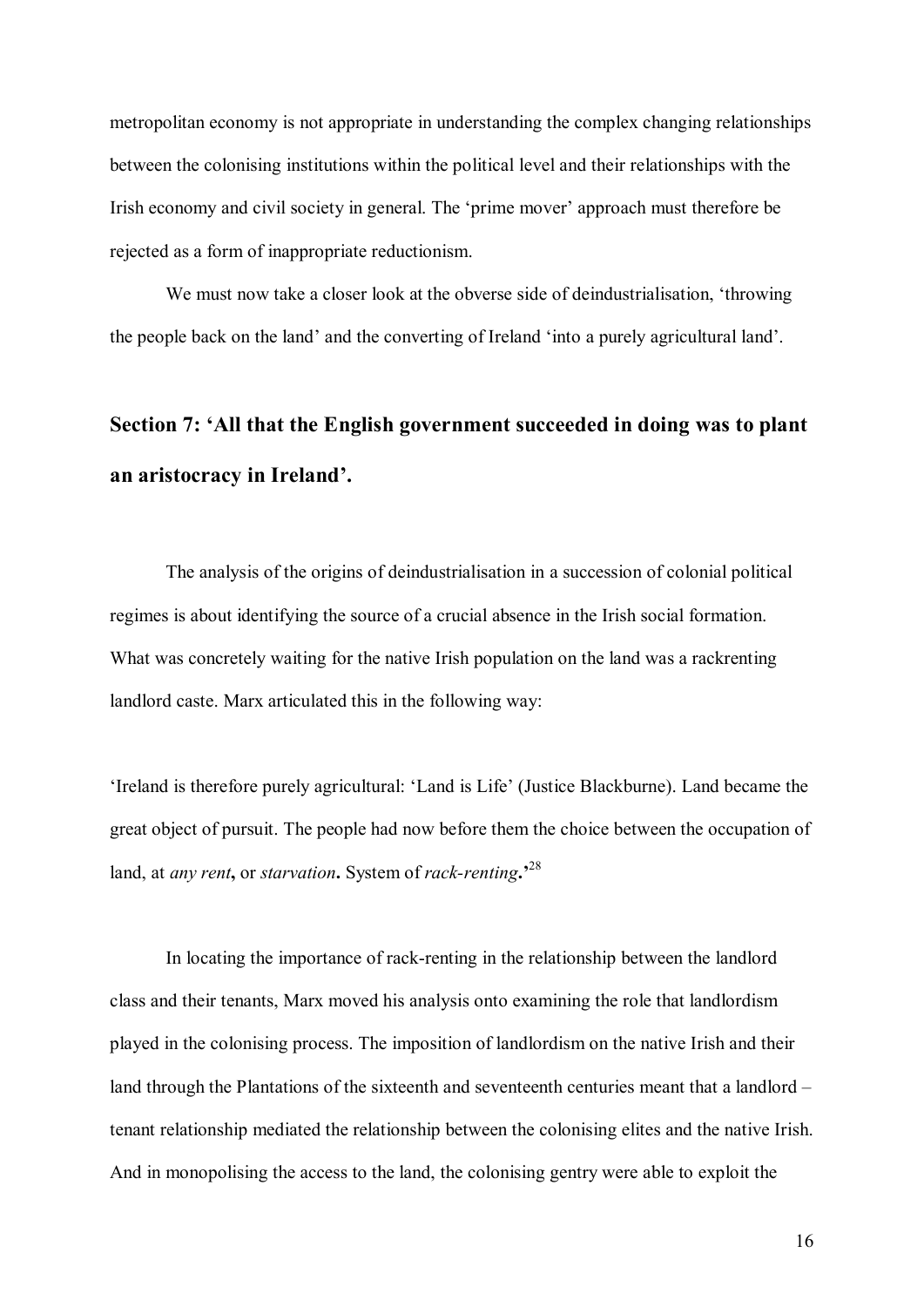native Irish by rack-renting them. Marx continually asserted throughout this material that the only successful aspect of the English colonisation of Ireland was the following: 'All that the English government succeeded in doing was to plant an aristocracy in Ireland.<sup>29</sup>

Accordingly, landlordism becomes not only the pivotal relationship in the process of British colonisation of Ireland and the one which 'bathes the rest'<sup>30</sup> of the colonising institutions but it also was a vital institution within the political regime which was unique to Ireland. The uniqueness of their position within the colonising regime was ironically determined by the failure of other strategies to effectively colonialise the Irish in the period of the Plantations. The initial strategy that failed was developed during the reign of Elizabeth I:

'The plan was to exterminate the Irish at least up to the river Shannon, to take their land and settle English colonists in their place.<sup>31</sup>

By the end of the seventeenth century and the beginning of the eighteenth century, this particular strategy of bringing British farmers into Ireland was dropped:

'All notions of "*planting*" the country with English and Scotch yeomen or tenant farmers were discarded<sup>32</sup>

Consequently with the failure of this particular strategy, coupled with others such as the attempted 'Anglicanisation' of the native Irish Catholic population through the Penal Code, the new tenurial structure of rack-renting came about because it was the only strategy which 'worked'. This imposition of a landowning aristocracy into Ireland allowed them, with the full backing of the military and police apparatus of the new State, to use their monopoly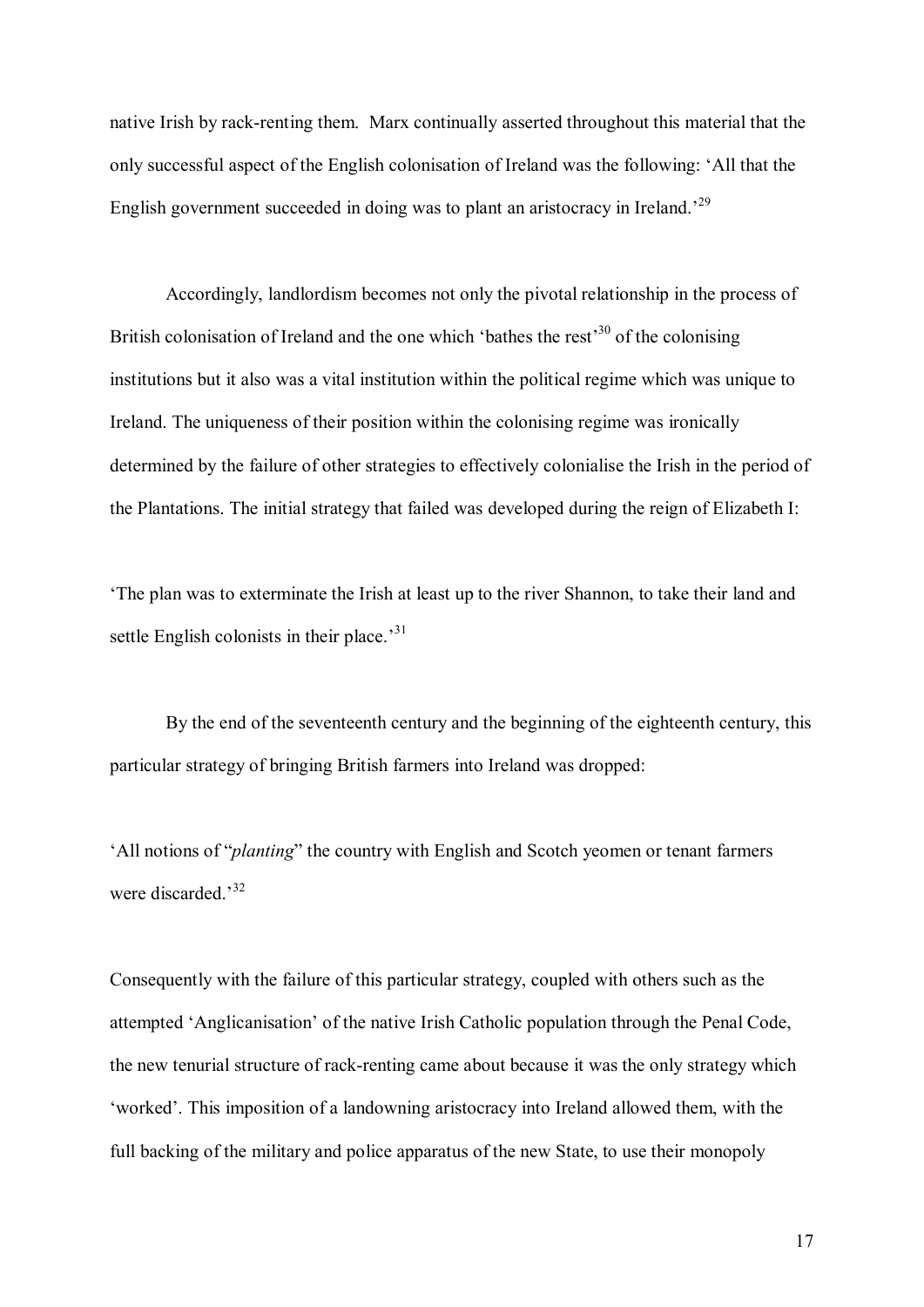ownership of the land to exploit the native population in a rack-renting system. Again Marx repeated the only 'success' of the colonialisation of Ireland in the following way: 'They succeeded only to plant a landowning aristocracy.<sup>33</sup>

But the price to be paid by the colonising institutions of the British State for the continuing co-operation of this planted landowning class was that they become a powerful and relatively autonomous part of the colonising regime:

'With the help of the Protestant Penal Laws, the new aristocrats received freedom of action under Queen Anne. The Irish Parliament was a means of oppression. Those who were Catholic were not allowed to hold an official post, could not be landowners, were not allowed to make wills, could not claim an inheritance,….All these (measures, ES, TMcD) were means for robbing the Irish of their land; ....<sup>34</sup>

This 'freedom of action' meant that the newly established landed gentry took over the other institutions of the State which were operating in Ireland with their own particular colonising agenda. <sup>35</sup> The consequence of this 'takeover' manifested itself in the landlords essentially protecting their own economic interests vis-à-vis their Irish tenantry by dominating and controlling the political and legal institutions of the State.

During this period, statute after statue was passed by the Irish Protestant parliament for the benefit of the landlords in dealing with their Irish tenants. For example, 'the ejectment code' was enacted to expedite and facilitate the eviction of the tenant, to get rid of every formality and difficulty that protected the British tenant under English common law. Isaac Butt summarises the difference between the ejectment codes in Britain and Ireland: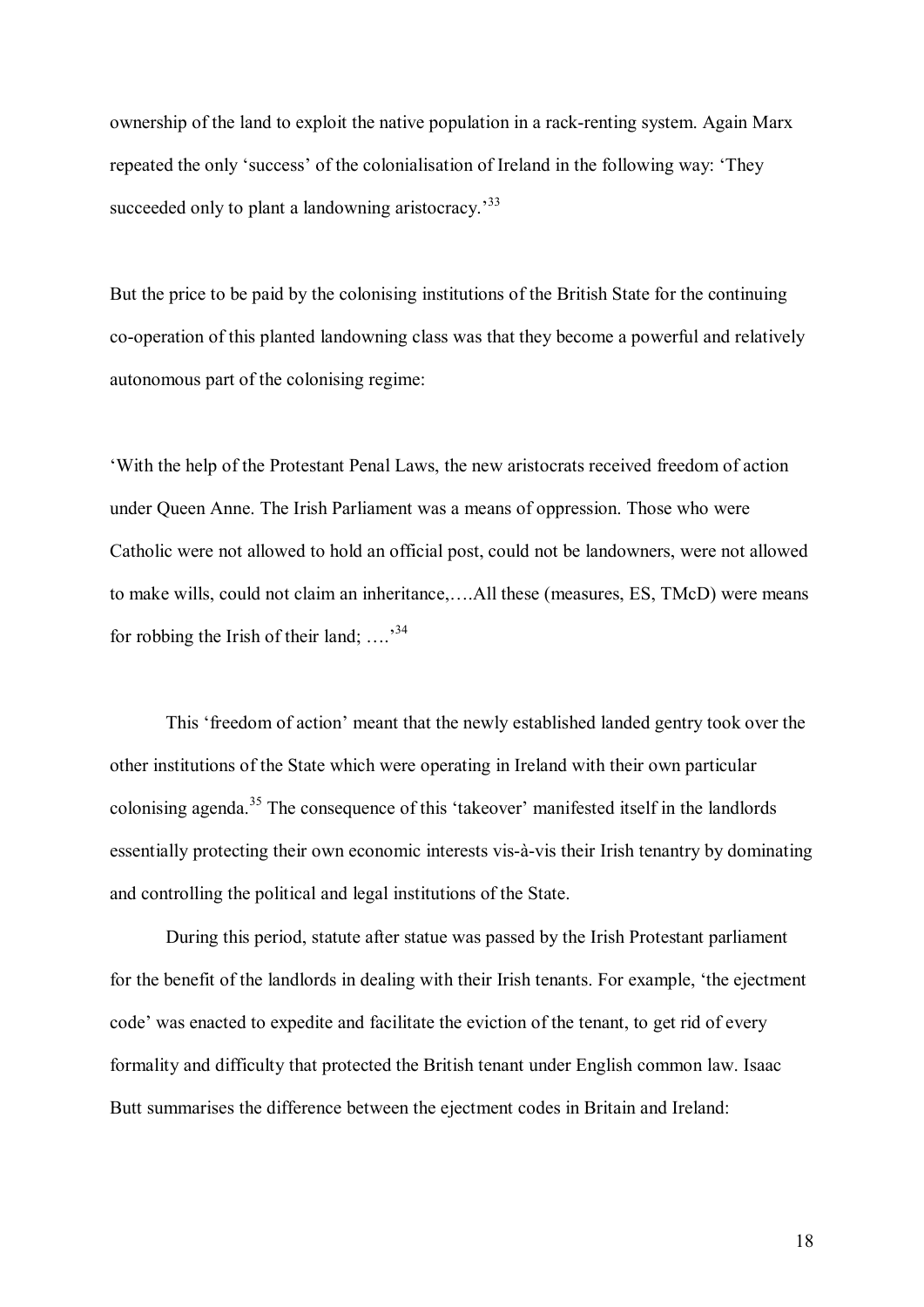'In England it is the duty of judges to administer law so as in every doubtful case to protect the tenant. In Ireland it has been judicially declared to be their duty in every doubtful case to facilitate his eviction.' 36

This legal form of colonial domination in the ejectment code is reflected throughout all aspects of the landlord/tenant relationship, distress, distrain, agricultural improvements, agricultural fixtures, restraints on leasing, etc. These were legally constituted to buttress the position of the landlords vis-à-vis their tenants.

The degree of subordination of the tenant in this relationship extinguished the possibility of contractual (formal) equality that exists between the capitalist landlord and tenant. Instead an essentially feudal mode of production was established in the Irish countryside through expulsion from and reentry to the land of the native Irish tenantry. Ironically, this took place as feudal relations were fading from the English landscape. The feudal social form of production is a consequence of the complex process of colonialism creating personal discretionary powers for the Irish landlord class in their dealings with the native tenantry. In extracting the surplus product from the Irish direct producers through complex tenurial arrangements, the landlords not only feudalised the Irish legal system but they also used these legal rights as a way of applying extra-economic coercion.<sup>37</sup>

These structural conditions determined by the use of extra-economic coercion caught Irish agriculture in a 'vice-like grip' of feudal relations rather than the more dynamic possibilities potentially created by capitalist investment.. As a consequence, the colonialisation of Ireland was not determined by the capitalist mode of production, nor did it result in the emergence of the capitalist mode of production in Irish agriculture. What did emerge under the yoke of colonialisation was the feudalisation of Irish agriculture - the only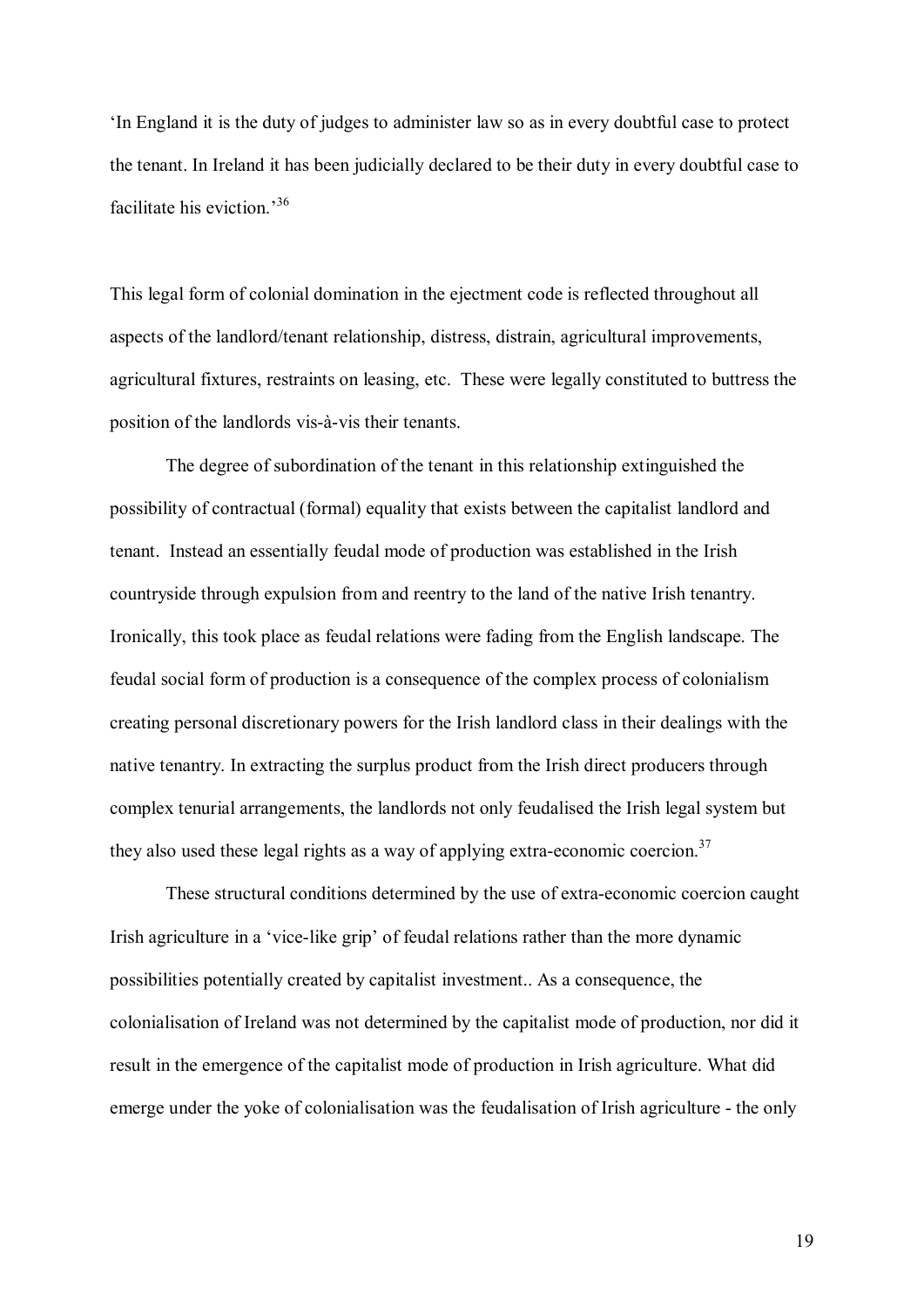remaining sphere of production within which the vast majority of the Irish population could obtain access to physical subsistence.

This theoretical insight in the Report permeated Marx's discussions on the Irish Question in Capital. For example, in Volume Three, Marx writes with regard to the noncapitalistic nature of Irish agriculture:

'We are not referring here to the conditions in which ground rent, the mode of landed property corresponding to the capitalist mode of production has a formal existence even though the capitalist mode of production itself does not exist, the tenant himself is not an industrial capitalist, and his manner of farming is not a capitalist one. This is how it is in Ireland, for example.'<sup>38</sup>

The normal distribution of income under the capitalist mode of production did not exist in the Irish social formation:

'Here the tenant is generally a small peasant. What he pays the landowner for his lease often absorbs not only a portion of his profit, i.e. his own surplus labour, which he has a right to as owner of his own instruments of labour, but also a portion of the normal wage, which he would receive for the same amount of labour under other conditions.<sup>39</sup>

The 'normal wage' and 'other conditions' which Marx is referring to in the above passage are those to be found within the capitalist mode of production. The extra-economic coercion at the foundation of the feudal mode of production subverts the possibility of the 'normal' conditions of the capitalist mode of production emerging in the Irish social formation. In the Report, Marx further expands on this tendency to hinder the development of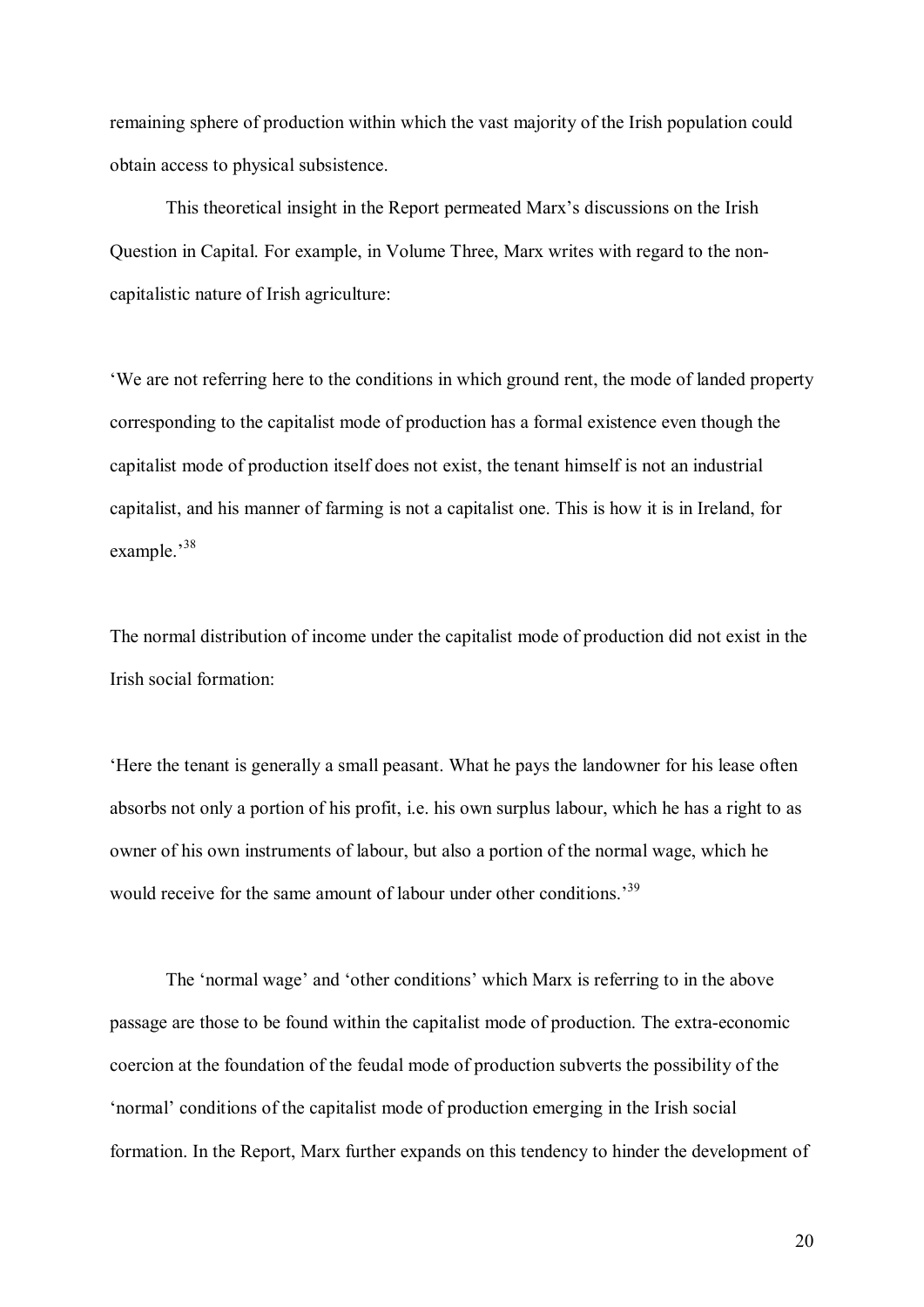the capitalist mode of production through the inability of the agricultural economy to re-invest capital back into the production process and the subsequent exportation of this capital to Britain:

'Middlemen accumulated fortunes that they *would* not invest in the improvement of the land, and *could* not, under the system which prostrated manufactures, invest in machinery, etc. All their accumulations were sent therefore to England for investment.…. thus was Ireland forced to contribute cheap labour (through emigration, ES, TMcD) and cheap capital to building up "the great works of Britain."<sup> $40$ </sup>

According to Marx, the amount of rent sent to absentee landlords, the amount of interest on mortgages, and the investment of Irish capital in England was many millions of pounds sterling.<sup>41</sup> The crucial aspect of Marx's point in the above is not the amount actually sent to Britain to build up 'the great works of Britain', (an important focus of dependency theory), but rather the reasons why that capital had to be exported. Capital, which was extracted from Irish agriculture through rental returns, was not re-invested in the Irish economy partially because of the legal right of the landlord to appropriate improvements made by the direct producers - the tenants. According to William Neilson Hancock, these legal impediments to re-investment of capital into the Irish economy were a direct consequence of feudal characteristics of the Irish legal system.<sup>42</sup>

Although, this feudalisation began in the reign of Queen Anne, its legal presence was still in existence even after the Act of the Union. This legal presence was one of the concrete links between the political regime of colonisation and its peculiar manifestation in the creation of a feudal landholding class on the ground: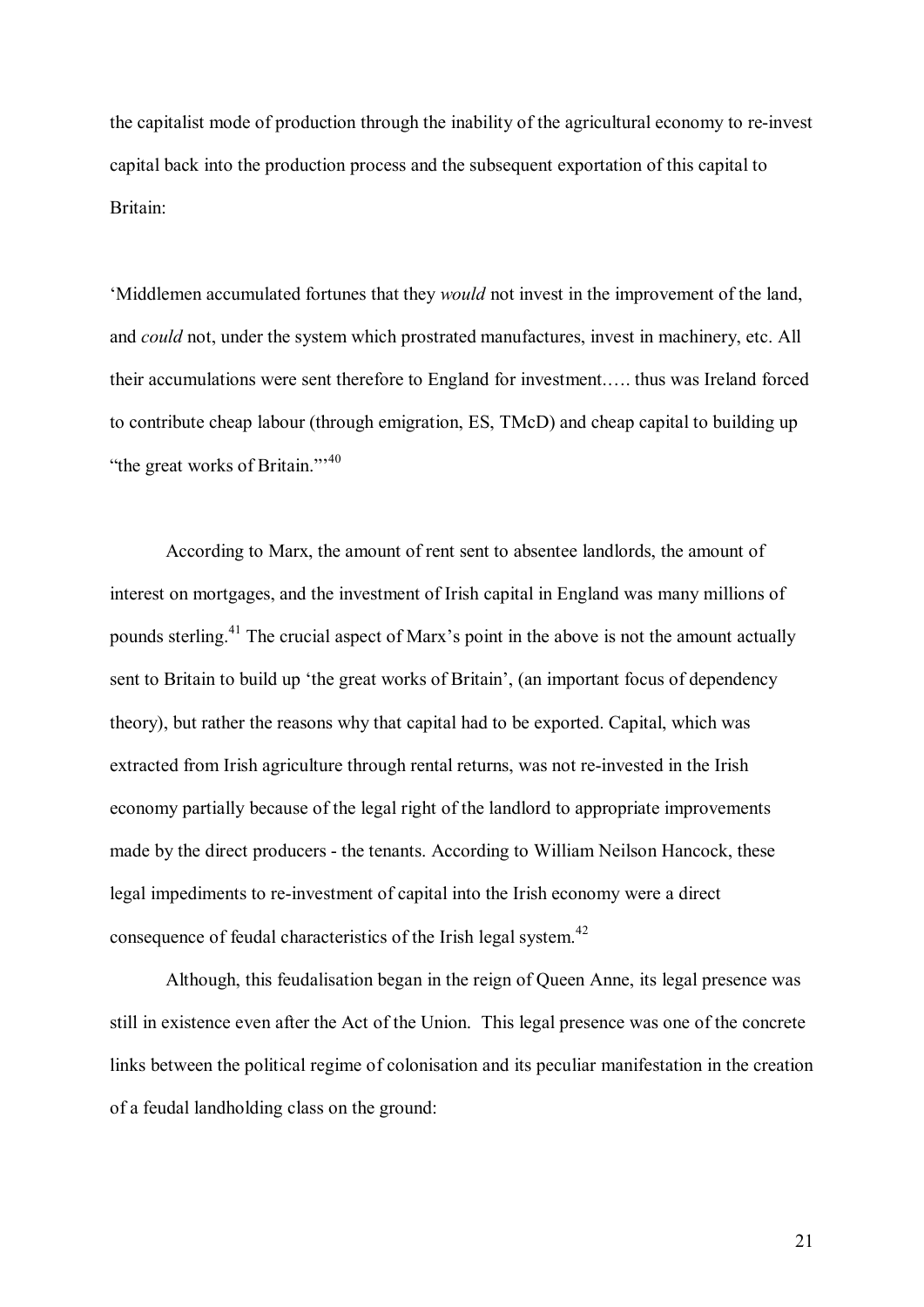'State only a tool of the landlords. ... After the Union the system of rack-renting and middlemen, but left the Irish, however ground to the dust, holder of their native soil. Present system, quiet business-like extinction, and government only instrument of the landlords (and usurers).<sup>,43</sup>

Referring to the post-Famine situation and concluding his analysis at the end of his Report, Marx was recorded to make the following summation: 'The domination over Ireland at present amounts to collecting rent for the English aristocracy.<sup>44</sup>

With the continuing decline in industrial manufacturing at the beginning of the nineteenth century, when free trade came into effect as a consequence of the Act of the Union (1801), the rent relationship became the dominant economic relationship in the Irish economy. This manifested itself in its most explicit forms in the rack-renting and middlemen systems which came to their zenith in the pre-Famine period.

## **Section 8: Marx's Analysis of Prefamine Ireland in '***18011846***:** *Rack renting and Middlemen':*

'The occupation of land, *at any rent,* or *starvation' was* the dramatic dilemma facing the native Irish population in the early part of the nineteenth century because of the deindustrialisation of the Irish economy and the subsequent rise of the rack-renting system on the land. This life and death dilemma was created by the monopolistic position of the landowners, who since the Plantations, owned the entire surface area of Irish land and used this situation to dictate their own legal and financial terms to their tenantry. The concrete manifestation of these institutional arrangements was to allow the landlords to charge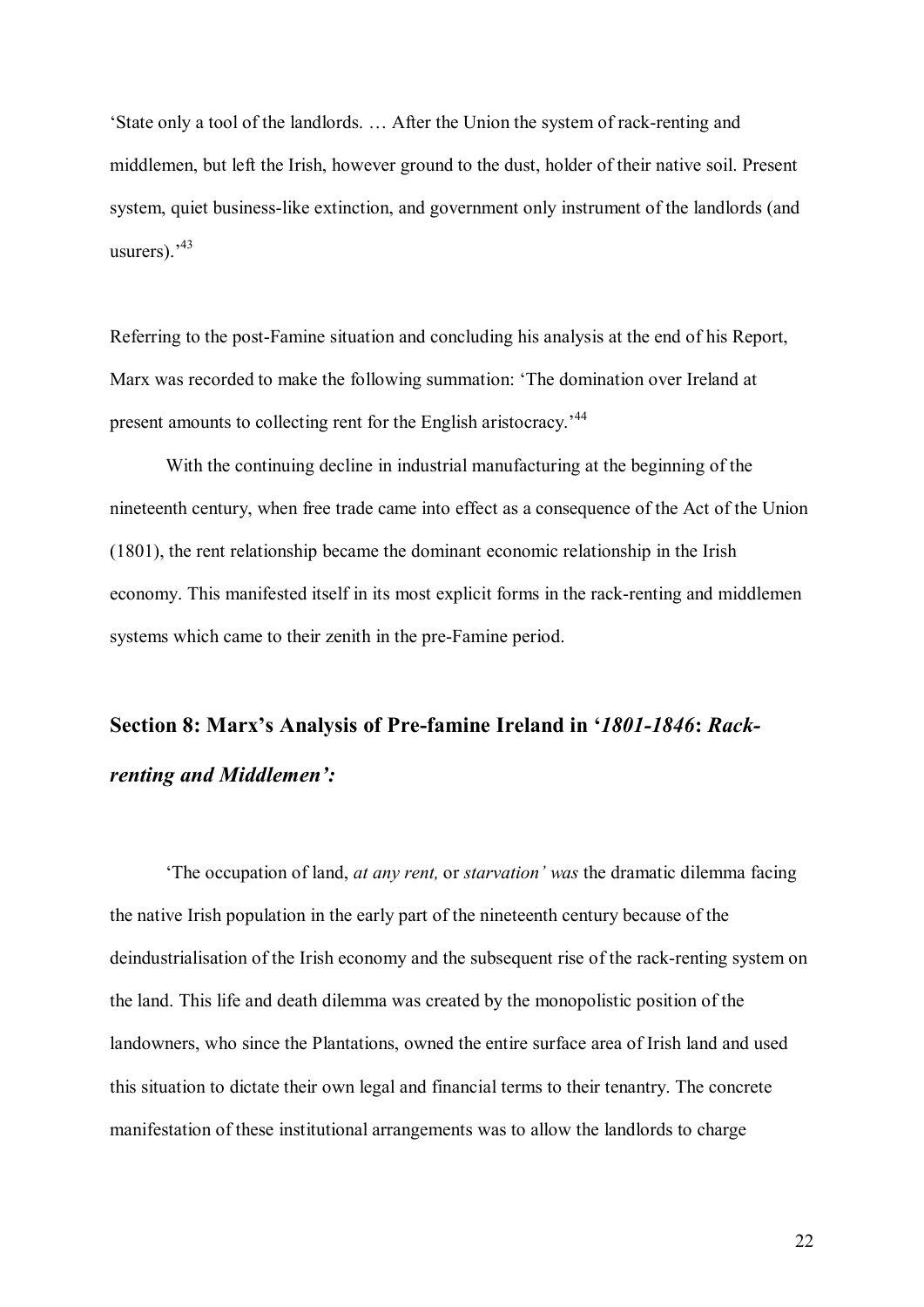enormous rents to their tenants, - to rack-rent them. But it also allowed them to create a middleman system between themselves and the actual occupiers of the land:

'It became a vital necessity to have land; big landowners leased their lands to speculators; land passed through four or five lease stages before it reached the peasant, and made the prices disproportionately high.<sup>45</sup> (p.141).

The Irish legal system, under the control of the landlords, established their right to sublet their estates to other landlords and create them as subtenants. In this type of subletting (between landlords), the rent charged to the actual occupier (the direct producer of the rent) must cover all the rents of the various intermediate landlords (middlemen) as well as the head landlord. Consequently, within the middleman system, there was a tendency for each subletting to double the amount of rent charged to the next subtenant as the intermediate landlords attempted to replicate the same life-style of the head landlord.<sup>46</sup> This non-market determination of the financial cost of subletting within the middleman system coupled with the tenant's legal insecurity in the rackrenting system reflected the particular social form of production in Irish agriculture, which can only be identified as feudal in character. Given the centrality of the implantation of the landlord class to the political domination of Ireland in this period, the process of colonisation takes on an economic form, in which extra-economic coercion dominates the economic relationships of Irish society.<sup>47</sup>

In drawing a distinction between the pre-famine and post-famine regime Marx opens the possibility of finding a dynamic of change and transformation within the feudal mode of production itself. This dynamic can be found in the contrast between the strategies for the extraction of feudal rent in the two periods. The period before the famine was dominated by the extraction of absolute rent. The period after the famine was characterised by a relative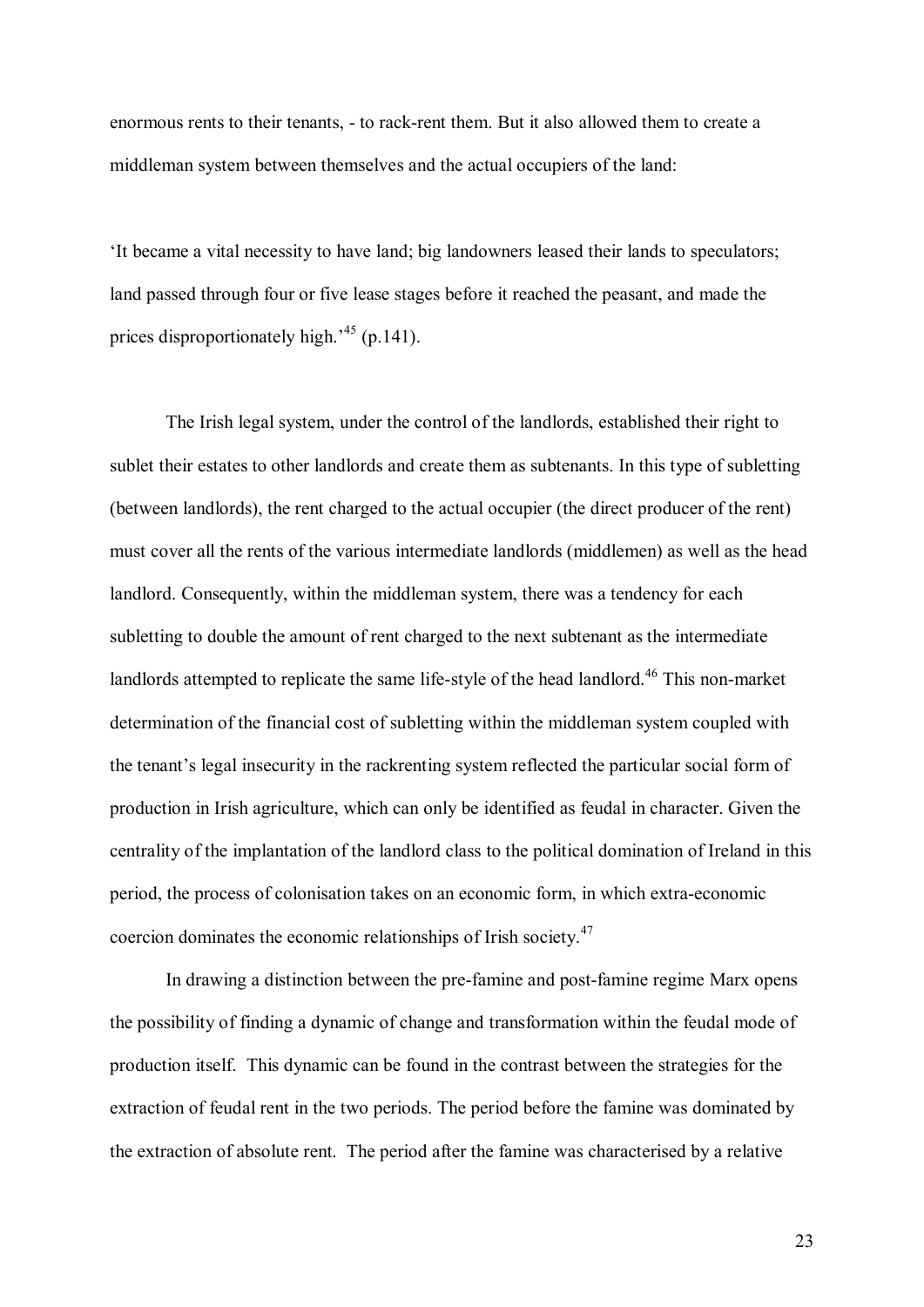rental strategy. While Marx does not explicitly analyse the differences in this way, the distinction can be found elsewhere in his work. An absolute strategy of increasing rent involves increasing the amount of surplus labour extracted within existing production techniques and levels of productivity. A relative rental strategy pursues the expansion of rental income through the increase in productivity on the land.

The rackrenting and middleman system is an example of the absolute strategy. Rackrenting simply increases rental income by raising the rent forcing the tenant to devote more labour to the production of rent and less labour to the production of his own standard of living. The middleman system accomplishes the same thing more indirectly. The proliferation of subletting under the middleman system forces the final letter onto smaller and smaller plots of land without corresponding reductions in rent. Indeed the multiplication of intermediate landlords and the need to support them tended to increase the rent. In this way absolutely more labour was devoted to supporting the landlord system.<sup>48</sup>

Marx describes the end of this system in Volume 1 of *Capital*:

'The depopulation of Ireland has thrown much of the land out of cultivation, greatly diminished the produce of the soil, and in spite of the greater area devoted to cattle breeding, brought about decline in some of its branches, and in others an advance scarcely worth mentioning, and constantly interrupted by retrogressions. Nevertheless, the rents of the land and the profits of the farmers increased along with the fall in population, though not so steadily as the latter. The reason for this will easily be understood. On the one hand, with the throwing together of the smallholdings, and the change from arable to pasture, a part of the total product was transformed into a surplus product. The surplus product increased although there was a decrease in the total product of which the surplus product formed only a fraction.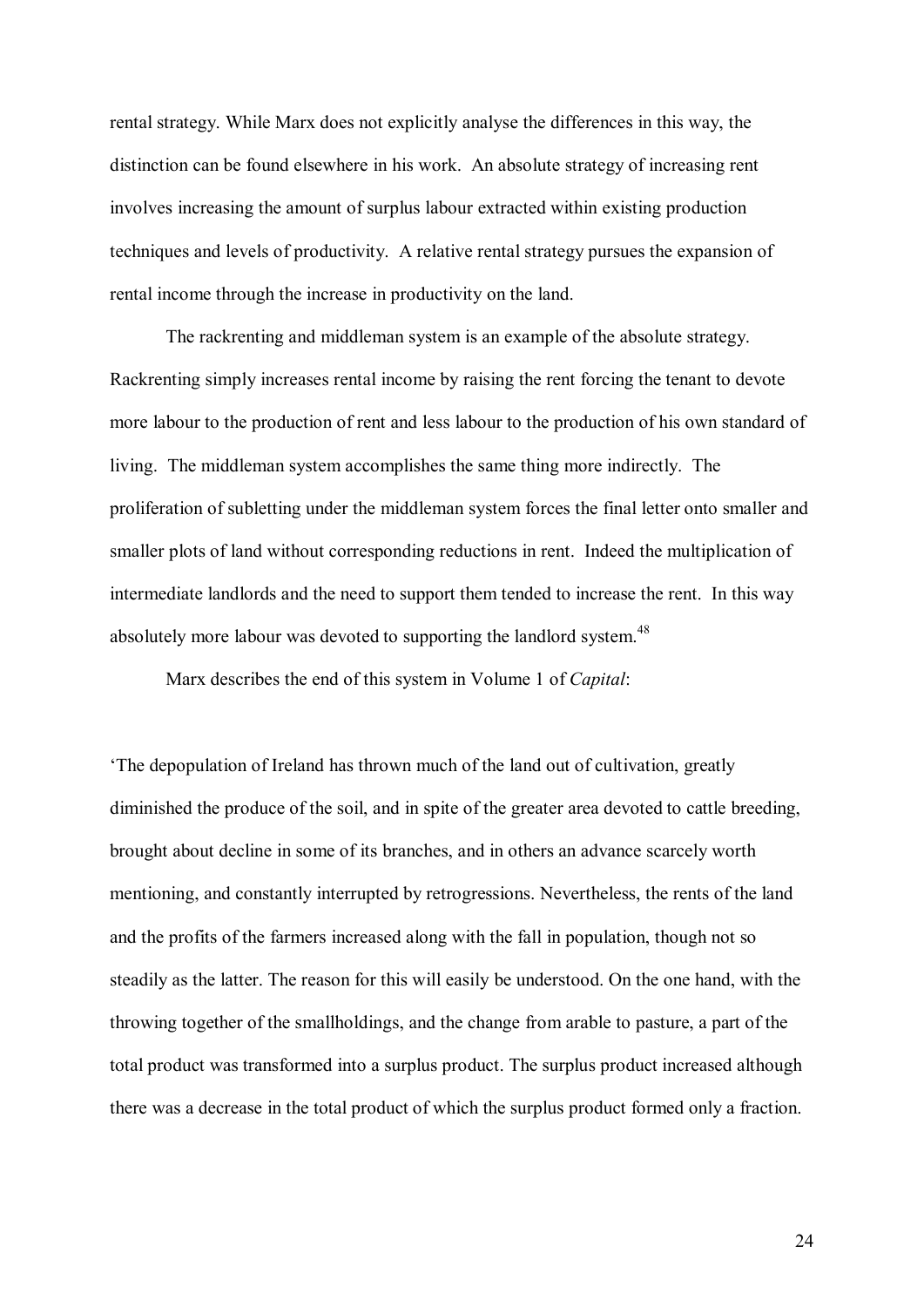On the other hand, the monetary value of this surplus product increased still more rapidly than its actual quantity, owing to the rise in the price of meat, wool, etc., on the English market.' 49

#### **Section 9: The Famine and** *'Clearing the Estate of Ireland 1846-1867'***:**

Marx begins this section by suggesting that the 'new period' was ushered in by the potato blight (1846-47), resulting in starvation and the consequent exodus. 'Over one million people die, partly from hunger, partly from disease, (caused by hunger). In the nine years, 1847-55, 1,656,044 left the country.<sup>50</sup> The consequence was a revolution in agriculture:

'The revolution of the old agricultural system was but a natural result of the barren fields. People fled. [….] Hence, of course, the pooling of small leaseholds and substitution of pasturage for crop farming.' 51

The revolution Marx is discussing is the transition from an absolute rental strategy to a relative one.<sup>52</sup> The pooling of small leaseholds is about raising agricultural productivity through the creation of an optimal farm size allowing for the application of new techniques, mostly associated with plough husbandry. This increase in productivity in turn would allow for an increase in rental income. It is interesting to observe how Marx in the Notes has conceptualised the initial phase of the agricultural revolution following on from the famine. The 'revolution' in the agricultural sphere of production seems to have occurred on two levels. Firstly, a process of consolidation began, especially on those farms of under one to under15 acres.<sup>53</sup> Secondly, there was simultaneously a switch from crop production to livestock production, especially to the pasturing of cattle. But what is crucial to our analysis is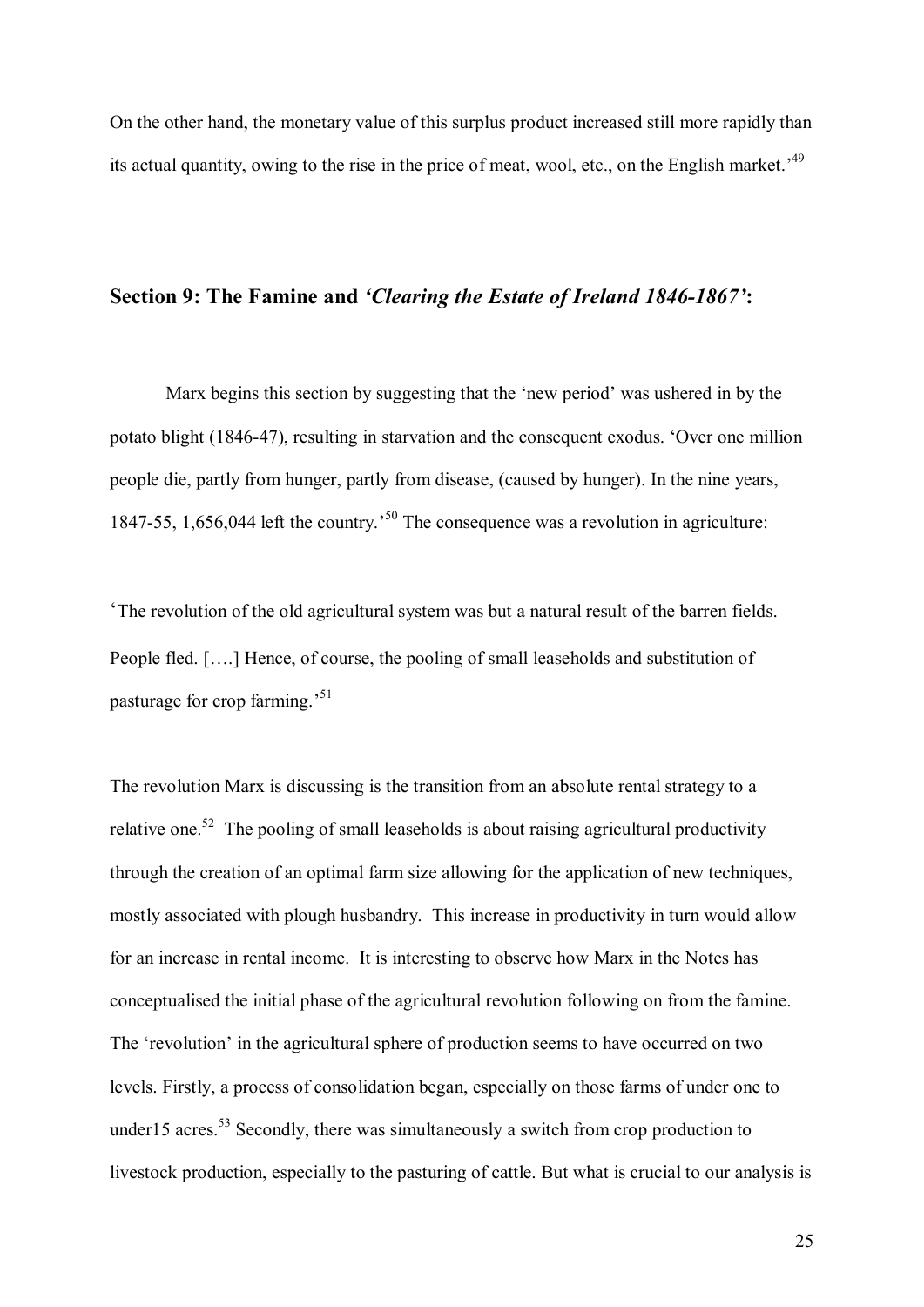what Marx observed next: 'However, soon circumstances arose whereby this became a *conscious and deliberate system* (our emphasis)<sup>54</sup>

This 'system', associated with the new rental strategy, is according to Marx made up of a number of elements, some of which originate in the decision-making of the political state. Accordingly, the revolution in Irish agriculture was now being determined by a new phase in the process of colonialism of Ireland. Mostly, these factors involved Parliamentary enactments which either created institutions which encouraged the landlords to consolidate their estates, e.g. Poor Law and Encumbered Estates Court, or abolished the monopoly position held by Ireland in supplying corn to Britain through the repeal of the Corn Laws. These concrete factors of the colonising process also included individual actions by the landlord class in reforming their landed estates, through various concrete processes such as eviction, paid emigration, 'improving' agricultural techniques and preventing land subdivision among their tenantry. These political and landed estate strategies of the colonising regime merged into one overriding aim: '*Clearing the Estate of Ireland!* is now the sole purpose of English rule in Ireland'.<sup>55</sup>

### **Section 10: The Ecological Consequence of** *Clearing the Estate***; the Colonialisation of Irish Soil:**

According to Marx, between 1861 and 1866, there was dramatic decrease in cultivated land, - cereal crops declined by 470,917 acres while green crops by 128,061 acres. However, even more interesting to Marx with regard to agricultural statistics was the decrease of yield per acre of every crop between 1847 and 1865. Oats decreased by 16.8%, flax by 47.9%, turnips by 36.1% and incredibly the potato crop by 50 %. In 1851, the estimated average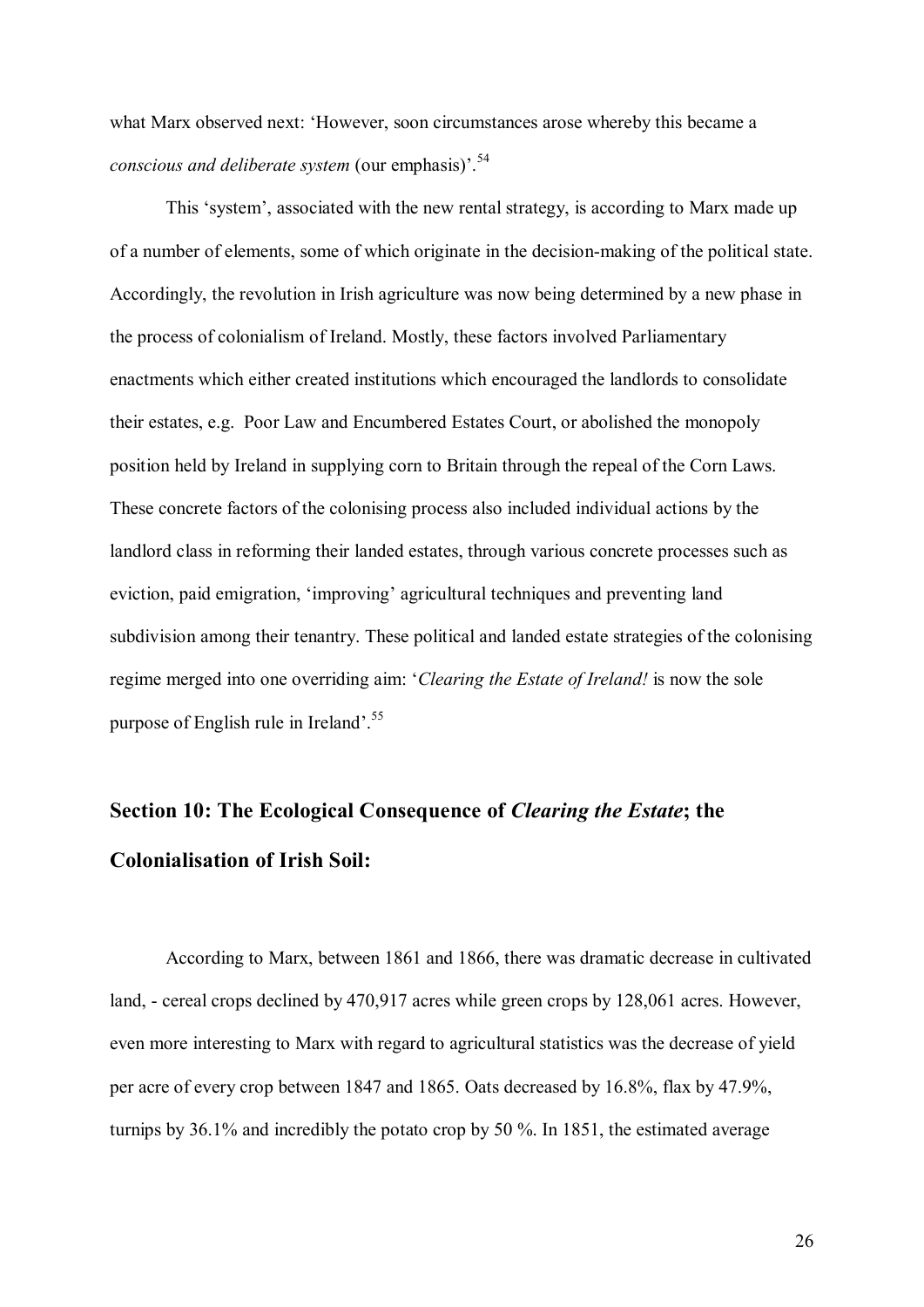potato yield per statute acre was 5.1 tons, which dropped to 2.9 tons in  $1866$ <sup>56</sup> Marx proposed that these statistics indicated that Irish soil was gradually losing its fertility:

'Since the exodus, the land has been underfed and overworked….So result,…gradual deterioration and exhaustion of the source of national life, the soil.<sup>57</sup>

This tendency highlighted by Marx in the above is an example of what Marx identified as a metabolic rift. John Bellamy Foster has recently rediscovered the 'green' Marx, which he has argued is centred around Marx's concept of the metabolic rift, which he borrowed from the German agricultural chemist, Justus Von Liebig.<sup>58</sup> Following on from the work of Liebig, Marx suggested that a metabolic rift occurs when nutrients from the soil are naturally transferred to agricultural products in the process of growth, and as nutrients embodied in the commodity form, they are then transported from their local eco-systems through trade to urban centres of consumption. When these embodied nutrients get consumed in the urban centres they are subsequently excreted into the local urban waterways in many cases polluting these waterways. As a consequence of this spatial movement of the nutrients to these urban centres they are lost to the local agricultural eco-systems because they are never 'traded' back to their original source. This causes a metabolic rift to occur in the rural ecosystem as the nutrients continue to leach out of their native environment into the physical structures of agricultural products and if they are not replaced there will be deterioration (gradual) in the fertility of the soil.

This metabolic rift is what Marx in Capital, vol.1 suggested was occurring to Irish soil and was further caused by the process of colonialism: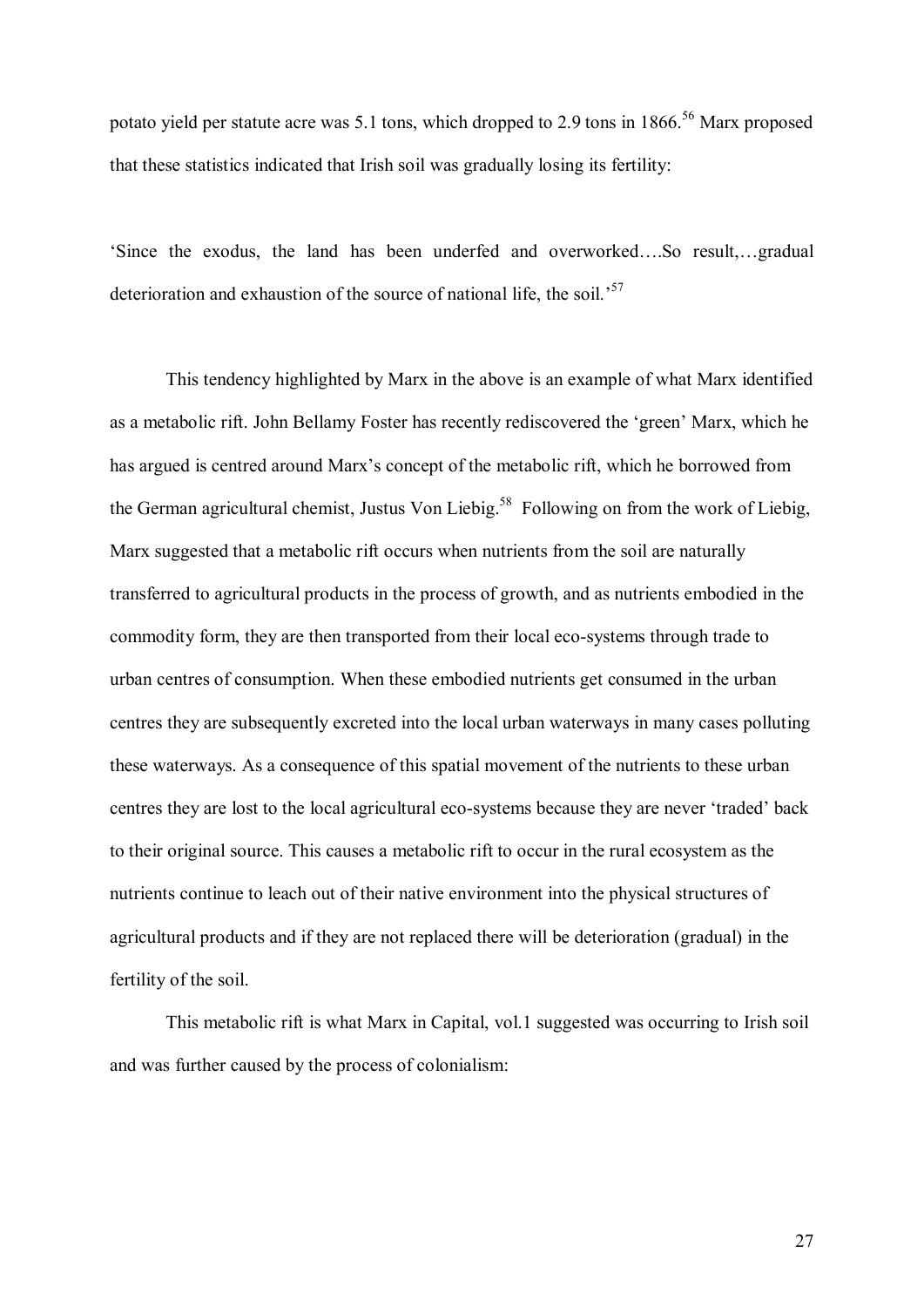'[I]t must not be forgotten that for a century and a half, England has indirectly exported the soil of Ireland, without even allowing its cultivators the means of replacing the constituents of the exhausted soil.<sup>59</sup>

But as we have discovered in our analysis, it is necessary to critically evaluate what is the social form Marx is referring to in the spatial entity, 'England'. In the Report, Marx locates the determination of the metabolic rift at the economic level in its concrete forms of consolidation of landholding and the continuing presence of conacre:

'Since the exodus, the land has been underfed and overworked, partly from the injudicious consolidation of farms, partly because under the cornacre system, the farmer in a great measure trusted to his labourers to manure the land for him.<sup>'60</sup> (p.136)'.

The consolidation of farms and the previous conacre were themselves in Marx's view mediated by the social form of the feudal mode of production. In consolidating landholdings the landlord was able to appropriate more of the surplus product and in doing so, appropriated more nutrients, which had to be traded (mostly to Britain) so that the surplus product could be realized in its concrete financial form monied rent. This consolidation eliminated the conacre system which was the final subletting in which labourers received a plot of land in exchange for a combination of labour and rent. Thus through consolidation the labour force responsible for recuperating the land was lost.

However, there is another aspect of the increase in the surplus product which impacts on the exportation 'of Irish soil' which Marx is drawing attention to and that is, with the increasing decline in the population through emigration, there is less of the soil being given over to the physical subsistence of the population, a metabolic transfer of nutrients which is more likely to keep those nutrients not only in the country but also in the local ecosystems.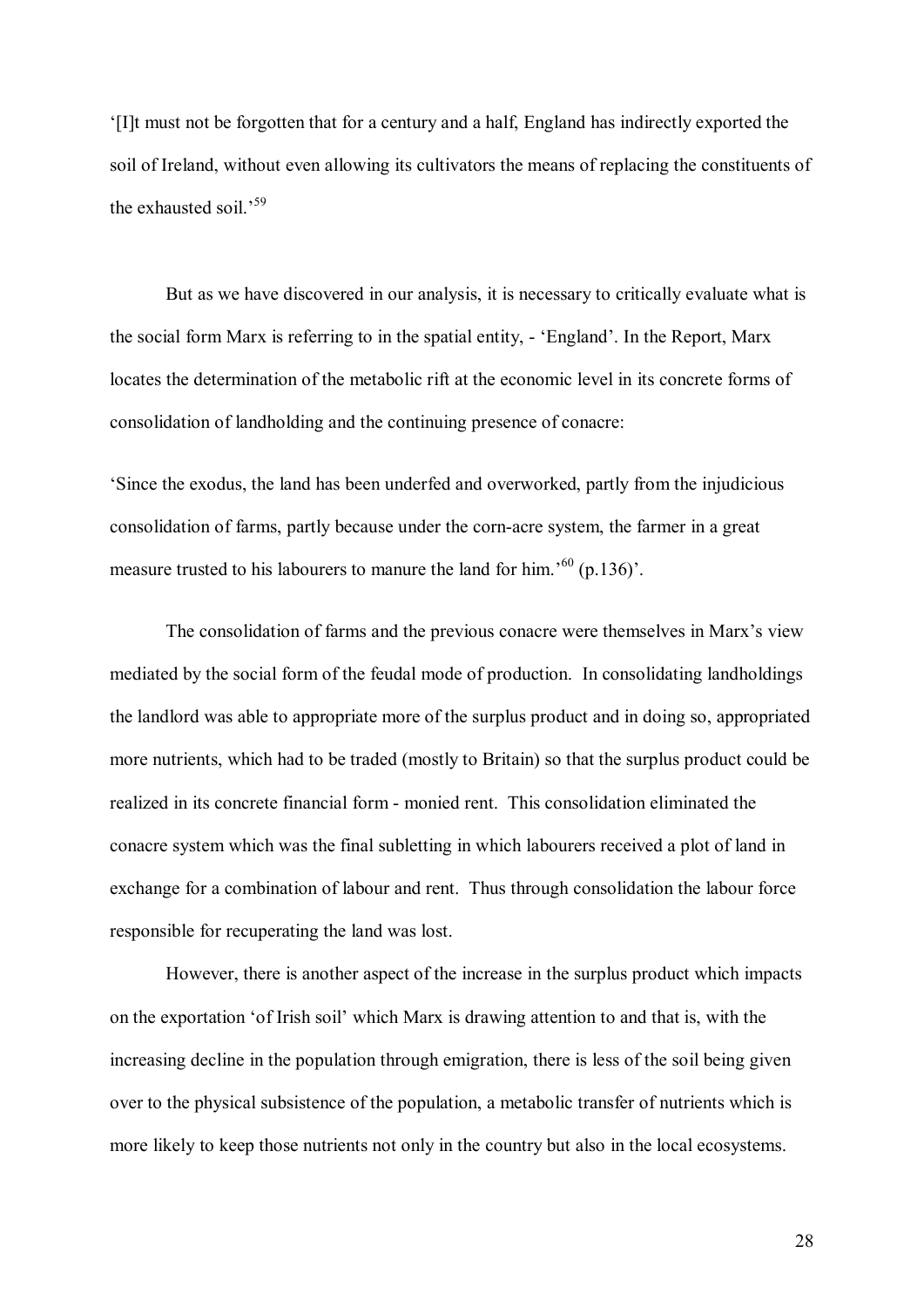Therefore, the social process of colonialisation, which manifests itself in the concrete forms of farm consolidation and the physical loss of nutrients from the Irish soil, are conceptually linked in the following way by Marx: 'So result: gradual expulsion of the natives, gradual deterioration and exhaustion of the source of national life, the soil.<sup>'61</sup>

There is one more level which Marx investigates - the mental and physical health of the remaining native Irish population. Noting that 'whilst the population had decreased enormously' there was 'at the same time *not only a relative,* but an *absolute increase* in the number of deaf-mutes, blind, insane, idiotic, and decrepit inhabitants.<sup>562</sup> Provocatively Marx was reported to have attributed this decline in the Irish population's health directly to the metabolic rift in the colonised soil of Ireland:

'With the exhaustion of the soil, the population has deteriorated physically. There has been an absolute increase in the number of lame, blind, deaf and dumb, and insane in the decreasing population'.<sup>63</sup>

This final point links environmental factors with health issues and in doing so projects Marx not only as an historical analyst of colonialism but also perhaps as a theorist of environmental modernity.

#### . **Section 11: Conclusion – Colonialism as a Complex Social Process.**

Marx concludes his Report with a considered defense of the Fenian movement. He asserts that the Irish question is not simply a nationality question. Rather it is a question of 'land and existence.'<sup>64</sup> Marx is contending that the attempted decolonising campaigns by the Fenians and other political movements of civil society were essentially about deconstructing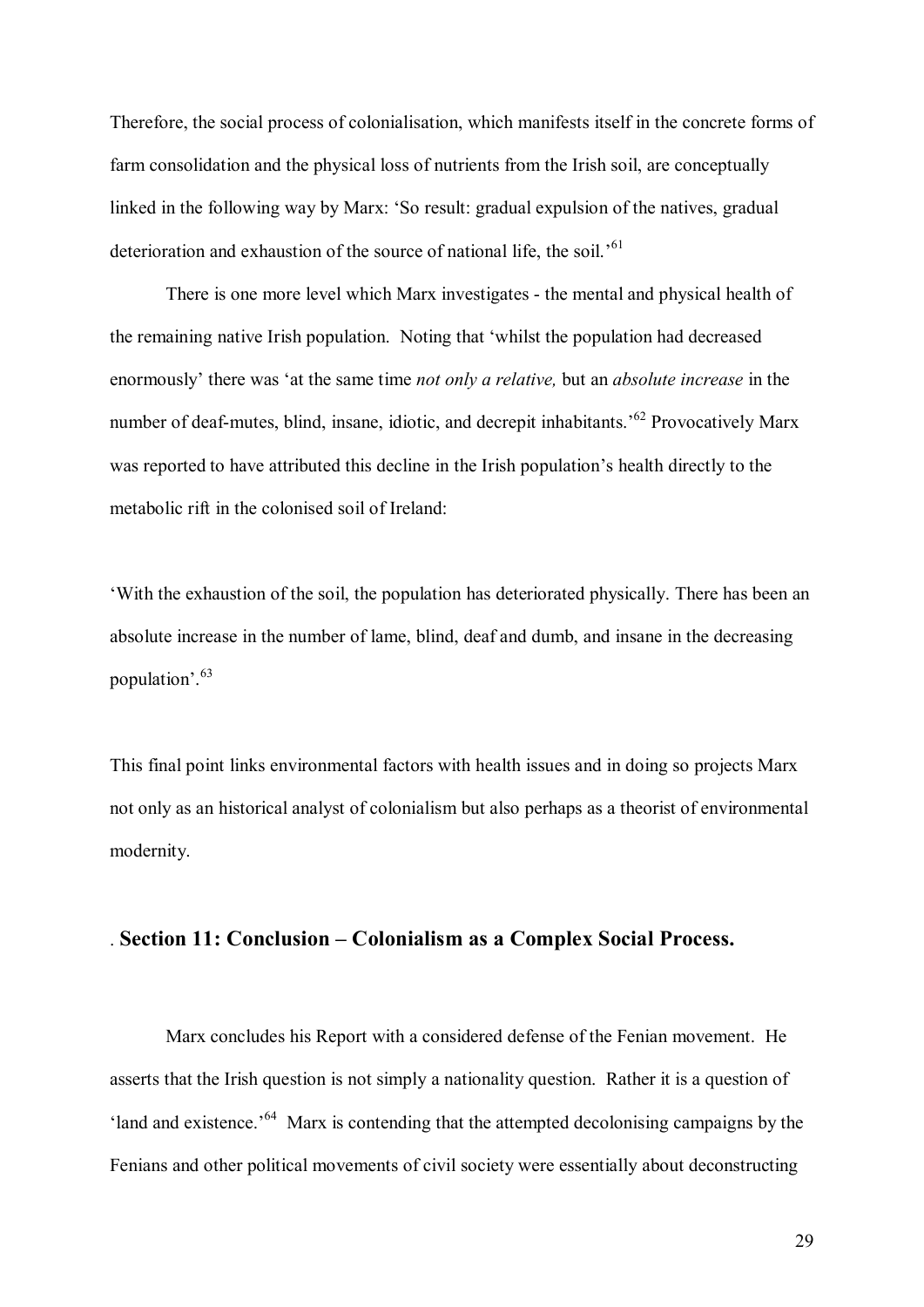the various concrete forms in which colonialism existed at various levels in the Irish social formation. As we have discovered in Marx's framework, the abstract social process of colonialism moves through many concrete forms located on differing levels, such as the political, legal, economic, social and even ecological. The political is usually dominant because colonialism is inherently about the exercise of force within the political regime in order to attempt to subvert the 'natural' tendencies and laws of motion within the economy/civil society so as to continually reproduce particular colonising elites. Resistance to colonialism can operate at any of these levels, from the economic (tenant right movements) to the cultural (language and sport), but the pivotal level is the political, where institutional arrangements are put in place which determine the specific concrete structures of the colonising process. Hence for the Fenian movement according to Marx, it is essential that "Ruin or revolution is the watchword..."<sup>65</sup>

Marx's account of Irish history in the Report indicates that there cannot be a general theory of colonialism, with a single 'prime mover', because colonialism depends on the conjunction of the forces operating in the political regime in conjunction with those in the local economy and civil society. Therefore, Marx provides only a theoretical guide to conceptualising it as a social process. This conception creates the ability to trace the particular colonial tendencies operating within the specific colonised society. Accordingly, those theorists and historians who have exclusively conflated the determinations of colonialism with capitalistic expansion eliminate the possibility of discovering the subtle and often hidden ways in which colonialism impacts on local political institutions and those in civil society. What Marx provided in the Report was a theoretical framework which allows us to go beyond the relatively narrow economic analysis of Marxian dependency theory, one which instead sees colonialism as a complex social process operating at differing levels within the social formation as these levels interact with each other in complex ways. This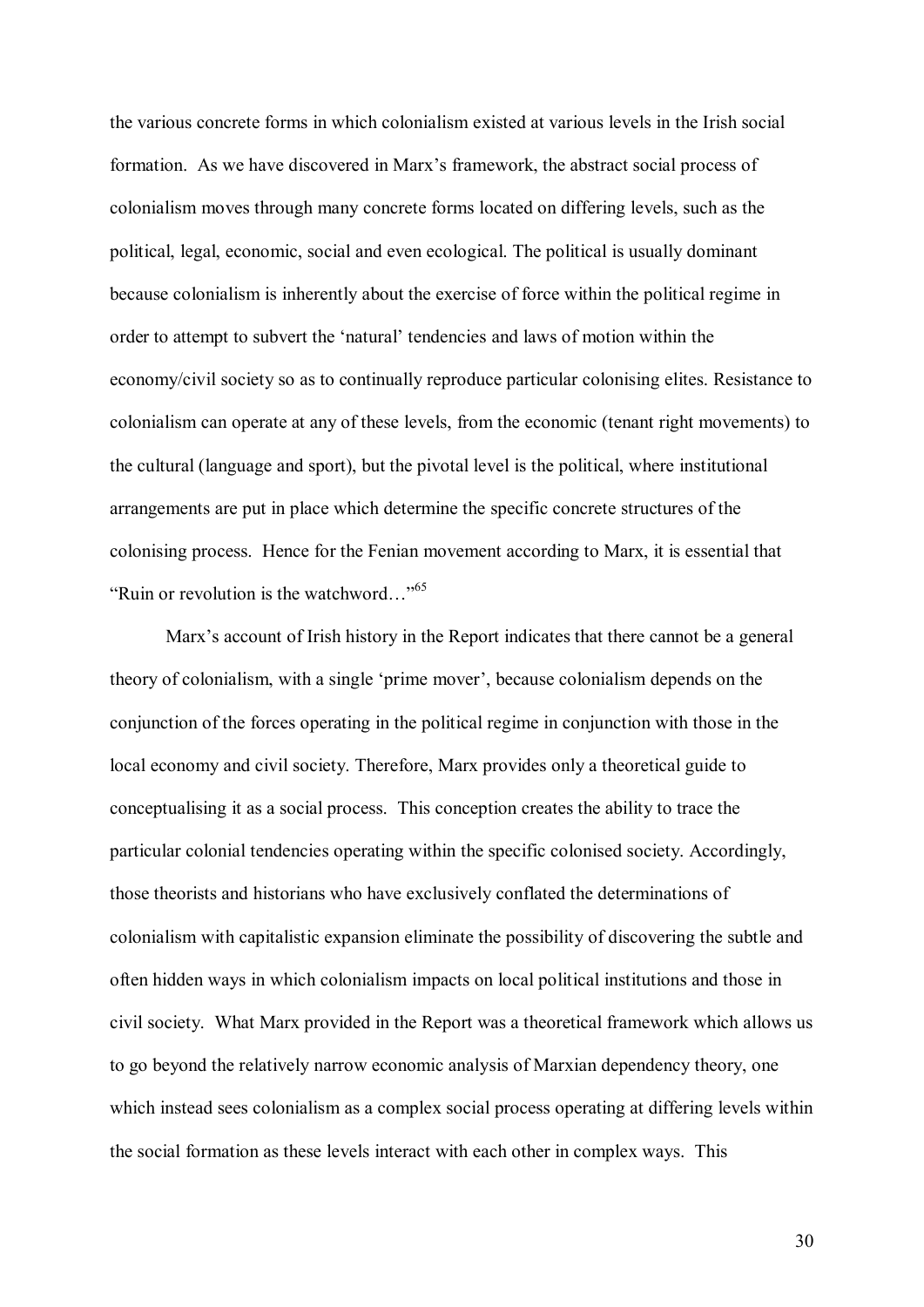framework has the potential to lead to more fruitful work on specific colonialisms in the Marxian tradition.

What we can conclude from our examination of Marx's Report of 1867 is that colonialism 'begat' a feudal economy which lasted into the nineteenth century. The Cromwellian conquest introduced a British feudalism in Ireland at precisely the time when the English aristocracy was losing its sway over British society. The motivation for this settlement was more political than economic, aimed at securing Ireland against rivals. Subsequently, strategic necessity forged a strong bond between Irish landed and British imperial interests. The absence of traditional ties left the peasantry without customary protections. The religious disability of the peasantry reinforced inequity in tenurial relations. While retaining power over a subordinated peasantry, the fitful character of industrialisation under various colonial regimes shielded the landlord class from challenges which would have eminated from a dynamic capitalist class. Thus the colonial character of Irish agricultural relations advantaged the landlords in conflict with both the native peasantry and alternative elites. These advantages pushed feudalism in Ireland into the nineteenth century.

Finally, Marx raised the possibility that the dynamic of colonial relations could push up against the limits of the physical environment. Colonial exploitation had the possibility of disrupting the reproductive processes involved in the recuperation of the soil through the recycling of essential nutrients. This underlines the necessity of a concrete analysis of colonial situations at multiple levels. This awareness of the colonisation of the ecosystem of Irish agriculture perhaps lends an extra layer of meaning to the end of the section 'Clearing of the Estate of Ireland'. Marx concludes 'In sum, it is a question of life and death.<sup>566</sup>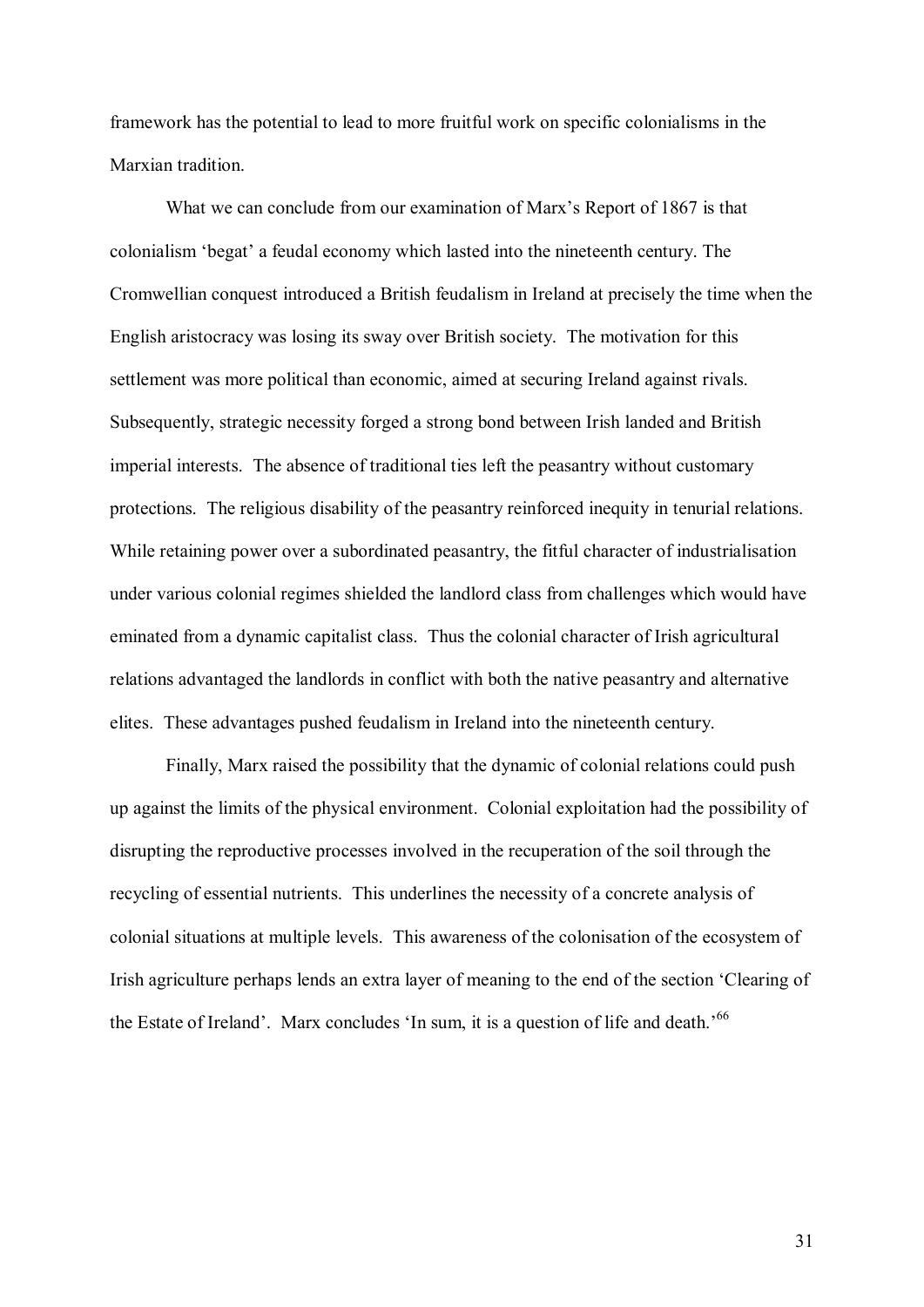(Moscow, 1978), pp 13649.

 $^{2}$  Ibid., p. 555, n 110.

<sup>3</sup> Ibid., p. 136.

<sup>4</sup> Karl Marx, 'Marx to Engels, November 30, 1867' in idem and Frederick Engels, *Ireland and the Irish Question*, (Moscow, 1978), pp 156-8.

 $<sup>5</sup>$  Ibid., p. 157-8.</sup>

 $6$  Ibid., p. 158.

<sup>7</sup> Kenzo Mohri, 'Progressive and Negative Perspectives of Capitalism and Imperialism' in Ronald Chilcote (ed), *Imperialism: Theoretical Directions* (Amherst, New York, 2000) p. 134.

<sup>8</sup> Ivan Vujacic, 'Marx and Engels on development and underdevelopment: the restoration of a certain coherence' in *History of Political Economy,* vol.20, no.3 (1988) p. 483

<sup>9</sup> Anthony Brewer; *Marxist Theories of Imperialism: A Critical Surve, 2 nd Edition* (London, 1990), p. 48.

<sup>10</sup> Ronnie Munck, *The Irish Economy, Results and Prospects* (London, 1993), pp 1-23.

<sup>11</sup> John Kurt Jacobsen, *Chasing progress in the Irish Republic* (Cambridge, 1994), pp 45-50.

<sup>12</sup> Denis O'Hearn, *The Atlantic Economy* (Manchester, 2001).

<sup>13</sup> See for instance, Steven Howe, Ireland and Empire, Colonial Legacies in Irish History and Culture (Oxford, 2000), p. 3.

<sup>14</sup> Karl Marx and Frederick Engels, *Ireland and the Irish Question*, (Moscow, 1978).

 $15$  Marx, Outline, pp 136-49.

<sup>16</sup> Karl Marx, 'Notes for an Undelivered Speech on Ireland' in idem and Frederick Engels, *Ireland and the Irish Question*, (Moscow, 1978), pp 130-5.

<sup>17</sup> Karl Marx, 'Record of a Speech on the Irish Question Delivered by Karl Marx to the German Workers'

Educationial Association in London on December 16, 1867' in idem and Frederick Engels, *Ireland and the Irish Question*, (Moscow, 1978), pp 150-3.

<sup>18</sup> Marx, Outline, pp 136.

<sup>19</sup> Ibid., pp 137.

<sup>&</sup>lt;sup>1</sup> Karl Marx, 'Outline of a Report on the Irish Question to the Communist Educational Association of German Workers in London, December 16, 1867' in idem and Frederick Engels, *Ireland and the Irish Question*,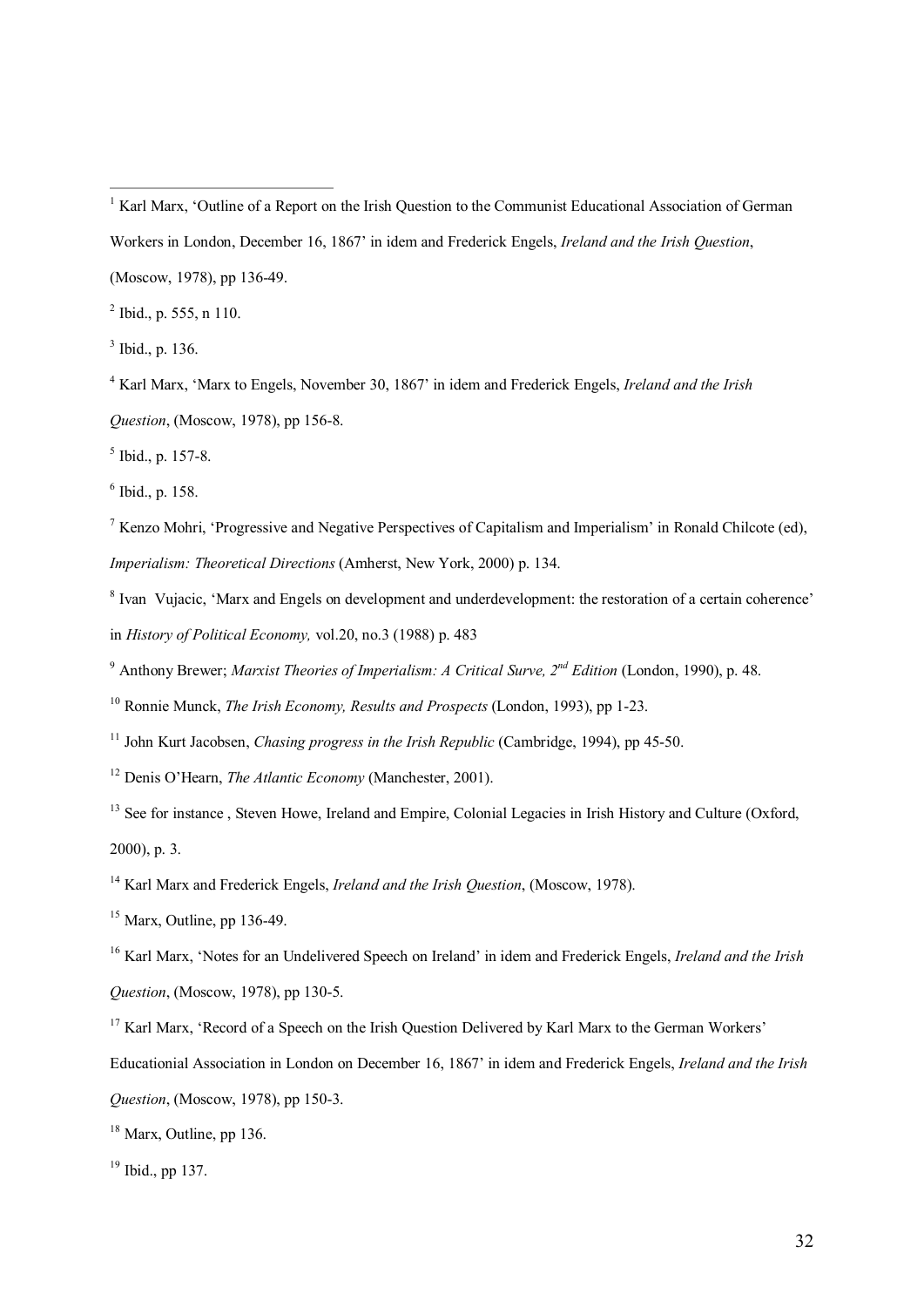$20$  Ibid.

 $21$  Ibid., p. 140.

 $22$  Ibid.

 $^{23}$  Ibid., p. 139.

 $^{24}$  Ibid., p. 142.

 $25$  Ibid., p. 139.

 $26$  Ibid.

 $27$  Ibid., p. 141.

 $28$  Ibid., p. 142.

<sup>30</sup> After a description by Marx: 'It is as though light of a particular hue were cast upon everything, tingeing all other colours and modifying their specific features as if a special ether determined the specific gravity of everything found in it' Karl Marx *A Contribution to the Critique of Political Economy,* ed. Maurice Dobb (Moscow, *1977), p. 212.*

 $31$  Marx, Outline, p. 137.

 $32$  Ibid., p. 139.

<sup>33</sup> Ibid., p. 137.

 $34$  Marx, Record, p. 150.

<sup>35</sup> See for instance, Virginia Crossman, 'Colonial Perspectives on Local Government in Nineteenth-Century Ireland' in Terrence McDonough (ed), Was Ireland a Colony? Economics, Politics and Culture in Nineteenth Century Ireland (Dublin, 2005), pp 102-16.

<sup>37</sup> This argument is developed in more detail in Eamonn Slater and Terrence McDonough. 'Bulwark of Landlordism and Capitalism: The Dynamics of Feudalism in Nineteenth Century Ireland' in Research in Political Economy, Vol. 14 (1994), pp  $63-118$ .

<sup>38</sup> Karl Marx, *Capital, Vol. 3* (New York, 1981) p. 763.

 $39$  Ibid.

<sup>41</sup> Ibid.

 $29$  Marx, Record, p. 151.

<sup>&</sup>lt;sup>36</sup> Isaac Butt, *The Irish People and the Irish Land, A Letter to Lord Lifford (Dublin, 1867), pp 188-9.* 

 $40$  Marx, Outline, p. 143.

<sup>42</sup> William Neilson Hancock, *Impediments to the Prosperity of Ireland* (London, 1850)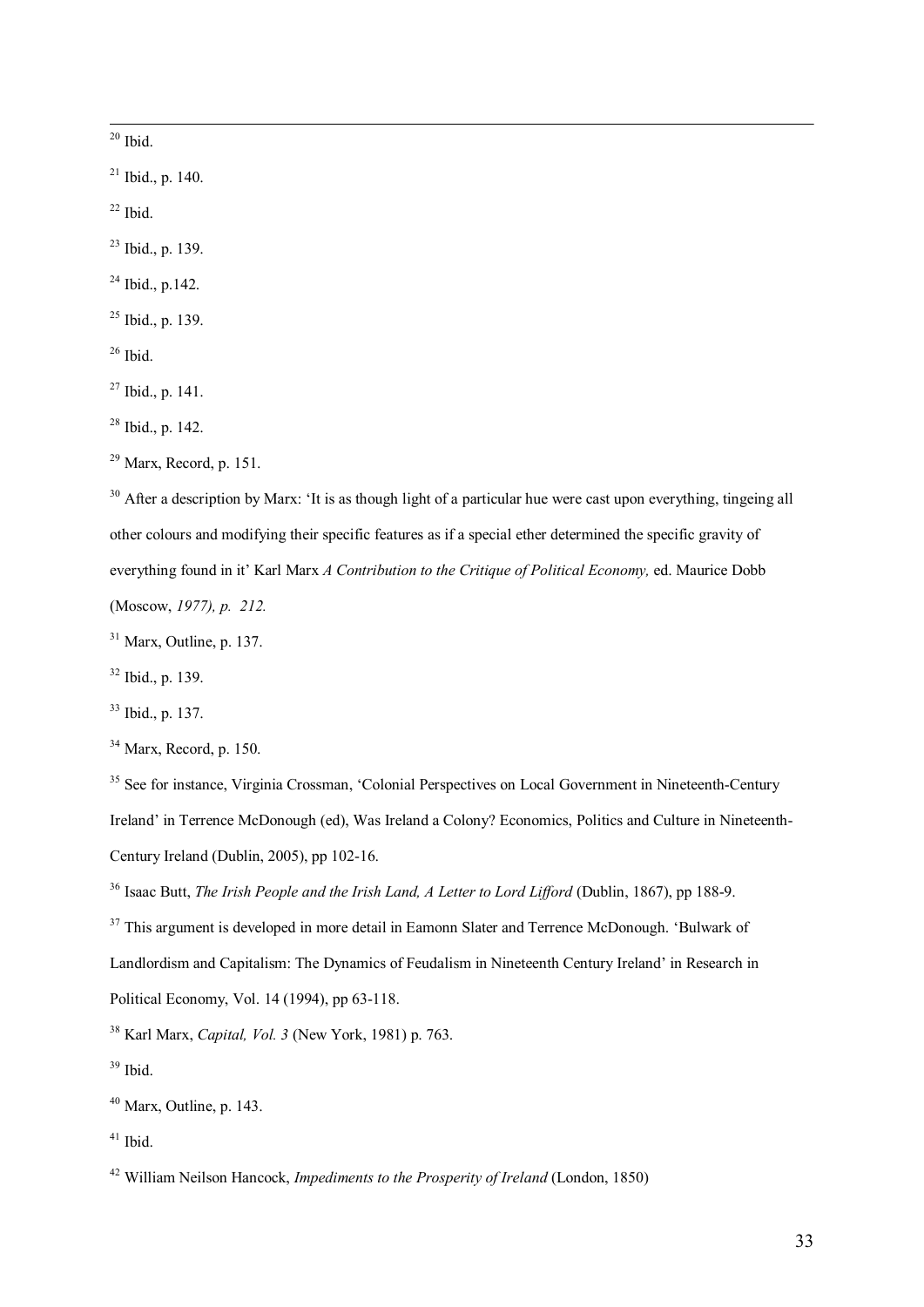<sup>43</sup> Marx, Outline, p. 133-4.

 $44$  Marx, Record, p. 152.

 $45$  Ibid., p. 151.

<sup>46</sup> Kevin O'Neill in his study of Co.Cavan suggests that the ratio between the rent paid by the subtenant and the head-tenant is 2:1 in his *Family and Farm in Pre-Famine Ireland* (Madison, Wisconsin, 1984) p. 60.

 $47$  Extra-economic coercion in the extraction of surplus labour is identified as the essential characteristic of feudalism in Ernesto Laclau 'Feudalism and Capitalism in Latin America' in *New Left Review*, 67, May/June (1971), pp 1938 and in Marx, Capital, pp 9267.

<sup>48</sup> Slater and McDonough, Bulwark.

<sup>49</sup> Karl Marx, Capital, Vol. 1 (London, 1976), p. 860.

 $50$  Marx, Outline, p. 144.

 $51$  Ibid.

<sup>52</sup> This argument is developed in more detail in Eamonn Slater and Terrence McDonough. 'Bulwark of Landlordism and Capitalism: The Dynamics of Feudalism in Nineteenth Century Ireland' in Research in Political Economy, Vol. 14 (1994), pp 63-118.

<sup>53</sup> Marx, Notes, p. 133.

<sup>54</sup> Marx, Outline, p. 144.

<sup>55</sup> Marx, Marx to Engels, p. 158.

<sup>56</sup> Marx, Outline, pp 145-6. The decline in productivity which Marx observed in the contemporary statistics has been confirmed in more recent historical work. The less intense cultivation which was involved in the switch from spade to plough husbandry after the famine consequent on the consolidation of farms would have contributed to the fall off in productivity. The fall in the amount of labour applied to the land was especially important. (Michael Turner, *After the Famine, Irish Agriculture, 1850-1914* (Cambridge, 1996) p. 29.) The statistics would be impacted, however, by the fact that 1859 to 1864 was a period of agricultural depression brought on by poor weather conditions which damaged output. (Ibid. pp 302) The point here is not the empirical accuracy of the argument but the way in which Marx integrates a number of levels of analysis in his treatment of the Irish colonial situation.

 $57$  Marx, Notes, pp 132-3.